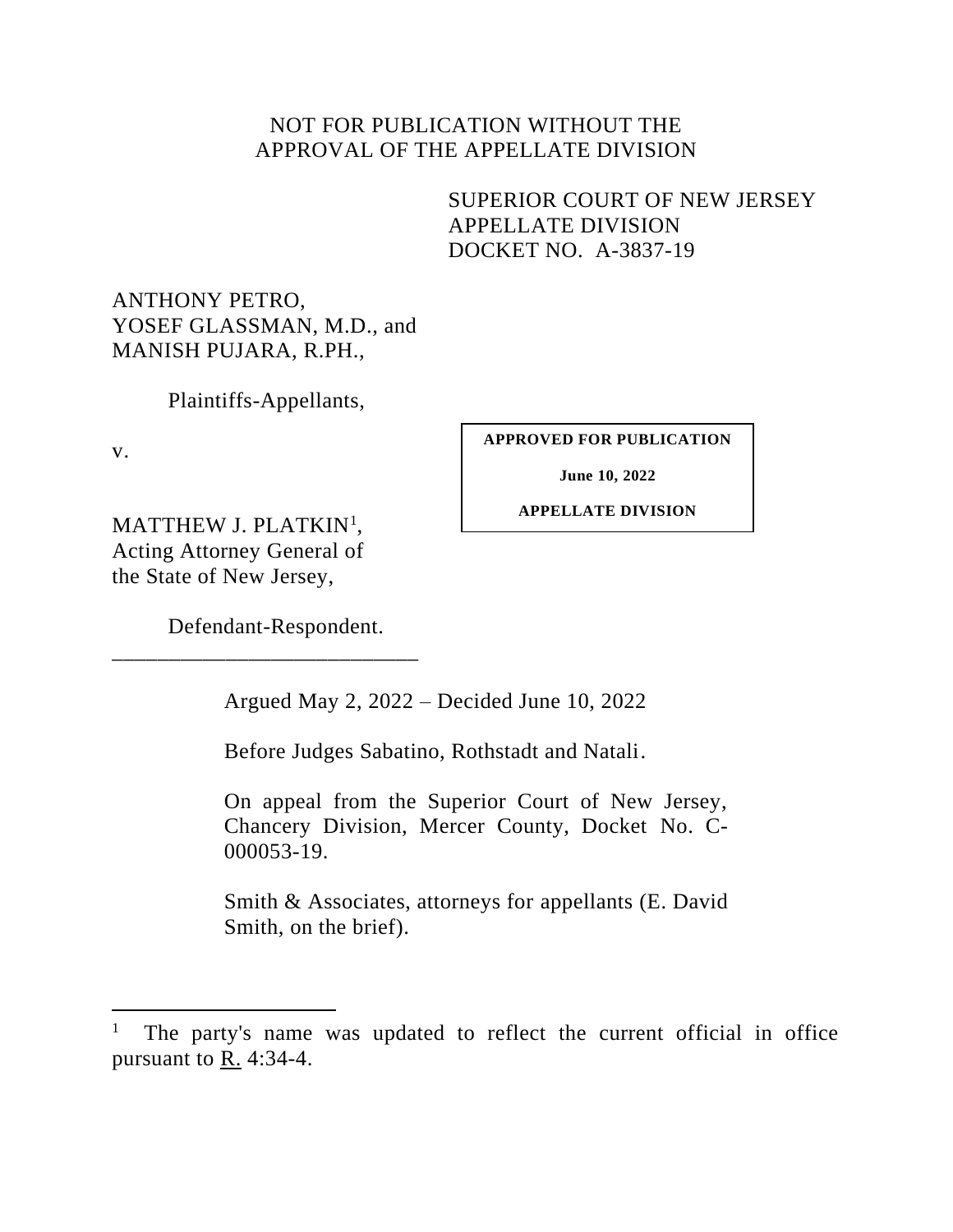Francis X. Baker, Deputy Attorney General, argued the cause for respondent (Matthew J. Platkin, Acting Attorney General, attorney; Melissa H. Raksa, Assistant Attorney General, of counsel; Francis X. Baker, on the brief).

Emily B. Cooper (Perkins Coie LLP) of the New York bar, admitted pro hac vice, argued the cause for amici curiae Compassion & Choices, Lynne Lieberman and Dr. Paul Bryman (Emily B. Cooper, Alan Howard (Perkins & Coie LLP) of the New York bar, Kevin Diaz (Compassion & Choices) of the Oregon bar, and Jessica Pezley (Compassion & Choices) of the Oregon and District of Columbia bars, admitted pro hac vice, and Dennis Hopkins (Perkins Coie LLP), attorneys; Alan Howard, Kevin Diaz, Jessica Pezley and Dennis Hopkins, on the brief).

Margaret Dore, amicus curiae, argued the cause pro se.

Post Polak, PA, attorneys for Dawn Parkot, join in the brief of amicus curiae Margaret Dore.

The opinion of the court was delivered by

NATALI, J.A.D.

After nearly a decade of deliberations among "policy makers, religious organizations, experts in the medical community, advocates for persons with disabilities, and patients," our Legislature passed the Medical Aid in Dying for the Terminally Ill Act (the Act), N.J.S.A. 26:16-1 to -20, which Governor Philip D. Murphy later signed into law. Governor's Statement upon Signing A. 1504 (Apr. 12, 2019). As defendant represented to us at oral argument, since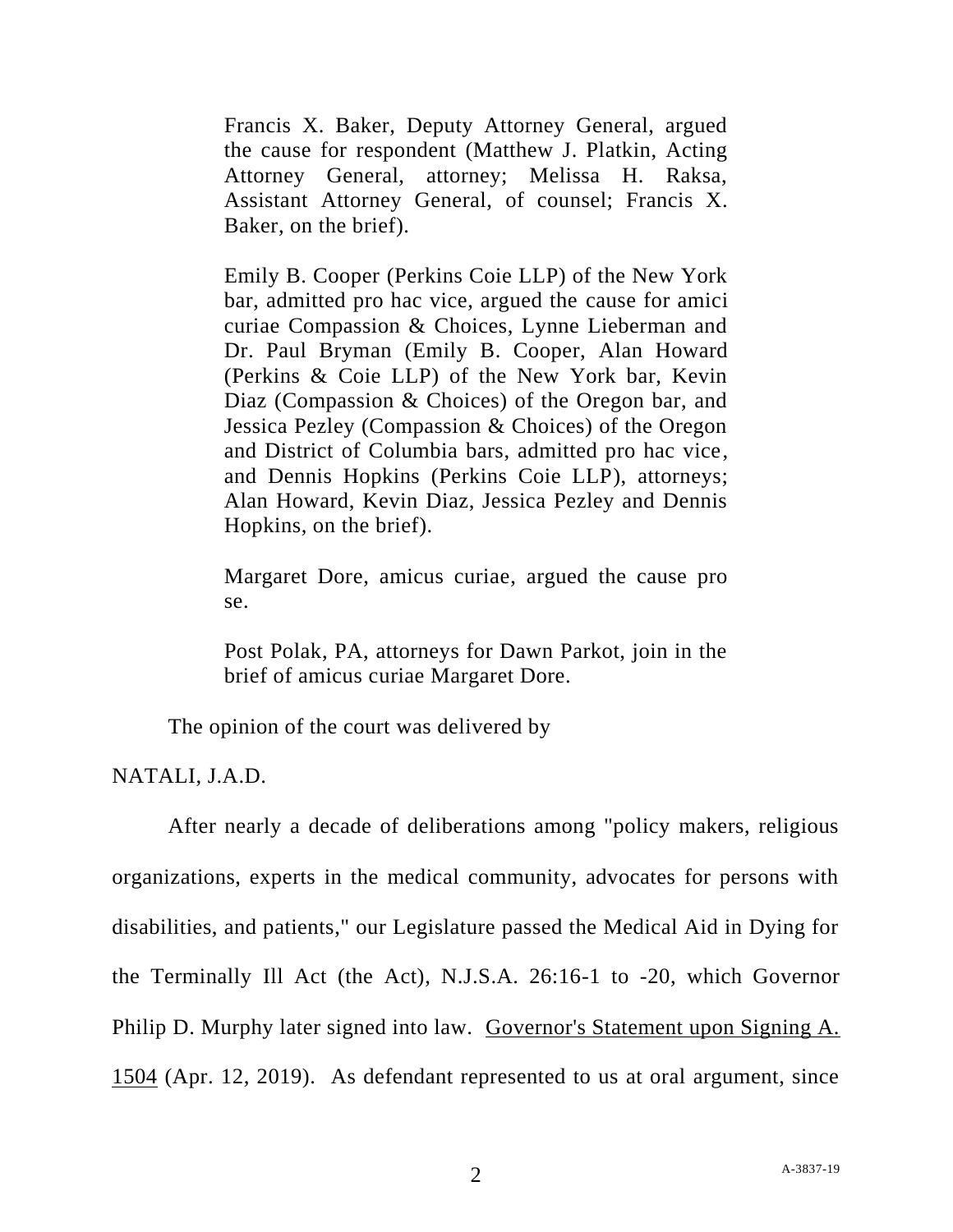its enactment, ninety-five New Jersey residents have invoked the Act and ended their lives, without, to our knowledge, a single family member or interested party objecting to those unquestionably difficult end of life decisions. Nor has any report surfaced that any person utilized the Act for an improper or illegal purpose.

Despite the considered decision of our legislative and executive branches, plaintiffs, Anthony Petro, a terminally ill New Jersey resident, Yosef Glassman, M.D., a licensed New Jersey physician, and Manish Pujara, R.Ph., a pharmacist, filed a complaint that sought to enjoin and invalidate the Act. On April 1, 2020, Judge Robert T. Lougy issued an order and accompanying thirty-seven-page written opinion in which he dismissed plaintiffs' complaint based on their lack of standing and failure to state a cognizable cause of action under New Jersey law. In a May 22, 2020 order, the judge denied amicus curiae Margaret Dore's motion for reconsideration.

In this appeal, plaintiffs challenge both orders contending the judge erred in concluding they did not have standing to challenge the Act. They argue they are sufficiently affected by the Act such that they possess standing to challenge it. As to the merits, plaintiffs and Dore further argue the Act violates the New Jersey Constitution and presents a danger to all New Jersey citizens.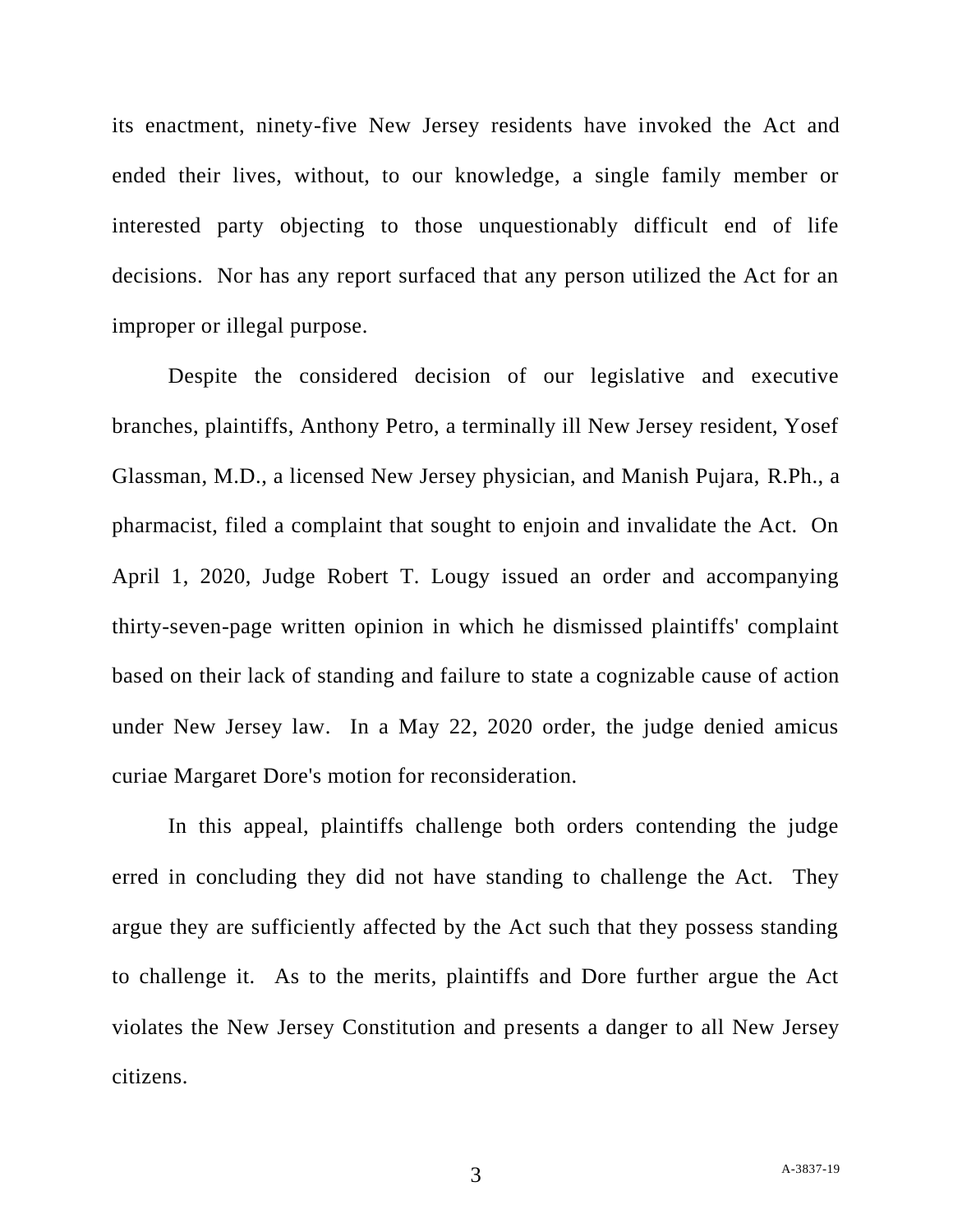We reject all of these arguments and affirm substantially for the reasons expressed by Judge Lougy in his comprehensive and well-reasoned written opinion. We agree with the judge that plaintiffs lack standing and their constitutional and other challenges are meritless in any event. We provide the following extensive amplification of Judge Lougy's opinion because of the significant issues raised related to the treatment of terminally ill patients as permitted under the Act.

I.

# A. The Act

We begin our opinion with a discussion of the legislative history of the Act and its operative terms. As to its intent and purpose, the Legislature expressly found and declared that:

> a. Recognizing New Jersey's long-standing commitment to individual dignity, informed consent, and the fundamental right of competent adults to make health care decisions about whether to have lifeprolonging medical or surgical means or procedures provided, withheld, or withdrawn, this State affirms the right of a qualified terminally ill patient, protected by appropriate safeguards, to obtain medication that the patient may choose to self-administer in order to bring about the patient's humane and dignified death.

> b. Statistics from other states that have enacted laws to provide compassionate medical aid in dying for terminally ill patients indicate that the great majority of patients who requested medication under the laws of those states, including more than 90 percent of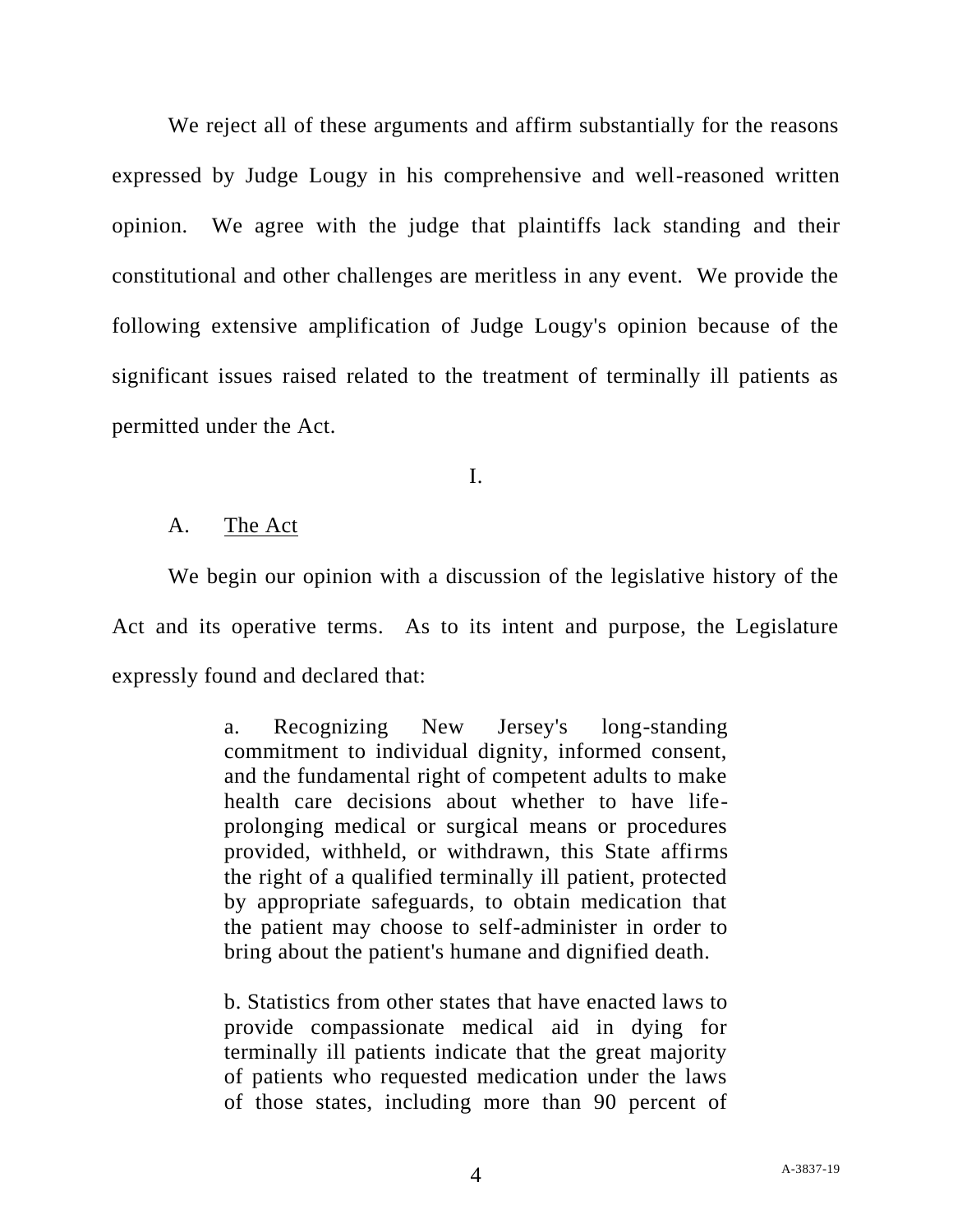patients in Oregon since 1998 and between 72 percent and 86 percent of patients in Washington in each year since 2009, were enrolled in hospice care at the time of death, suggesting that those patients had availed themselves of available treatment and comfort care options available to them at the time they requested compassionate medical aid in dying.

c. The public welfare requires a defined and safeguarded process in order to effectuate the purposes of this act, which will:

(1) guide health care providers and patient advocates who provide support to dying patients;

(2) assist capable, terminally ill patients who request compassionate medical aid in dying;

(3) protect vulnerable adults from abuse; and

(4) ensure that the process is entirely voluntary on the part of all participants, including patients and those health care providers that are providing care to dying patients.

d. This act is in the public interest and is necessary for the welfare of the State and its residents.

[N.J.S.A. 26:16-2.]

When he signed the Act into law, Governor Murphy similarly described

it as:

the product of a near-decade long debate among policy makers, religious organizations, experts in the medical community, advocates for persons with disabilities, and patients, among many others. Without question, reasonable and well-meaning individuals can, and very often do, hold different moral views on this topic.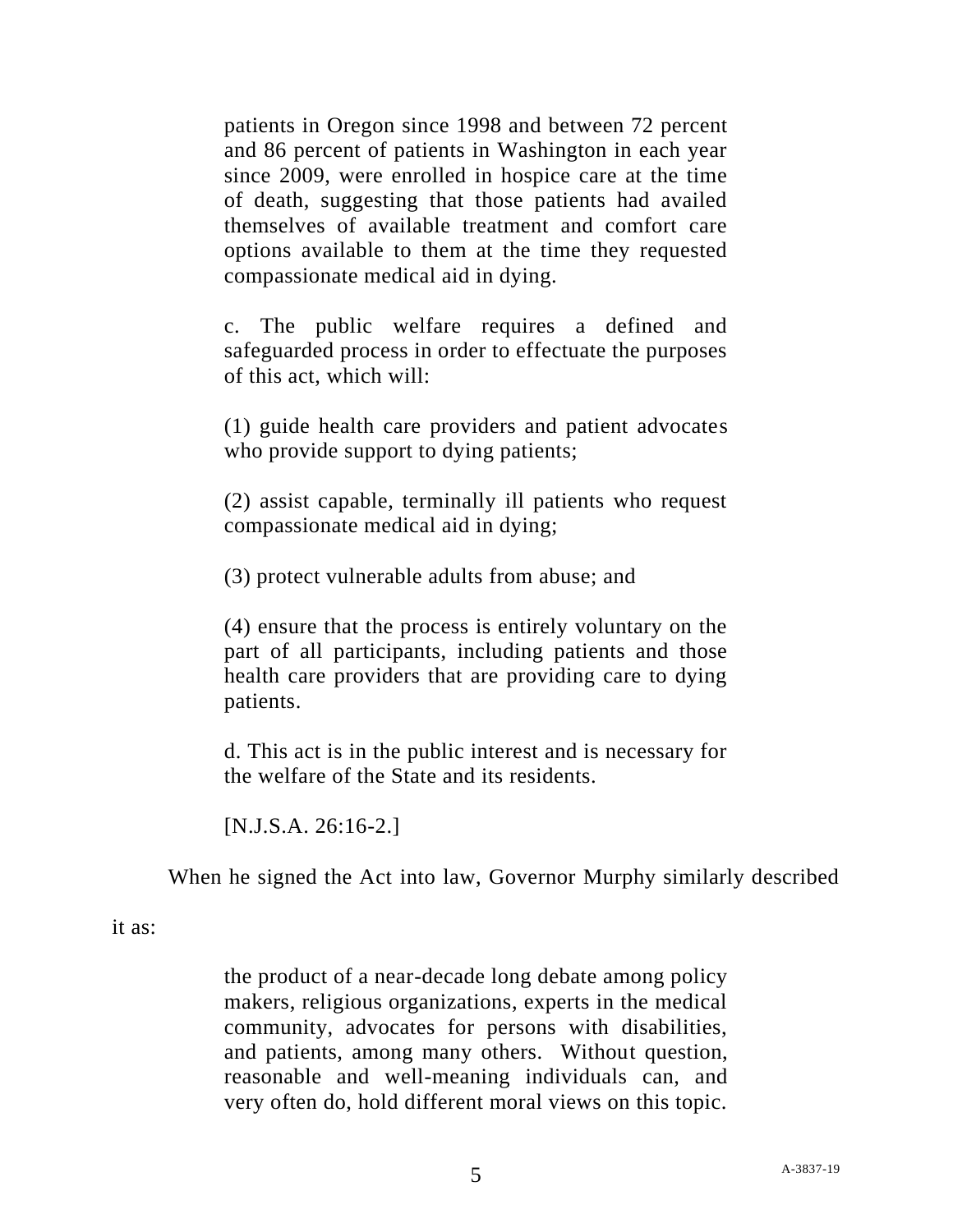Through years of legislative hearings, countless witnesses, many of whom shared deeply personal and heart-wrenching testimony, offered compelling arguments both in favor of and against this legislation.

He also recognized the difficult personal choices attendant to end of life

decisions, stating:

[a]s a lifelong, practicing Catholic, I acknowledge that I have personally grappled with my position on this issue. My faith has informed and enhanced many of my most deeply held progressive values. Indeed, it has influenced my perspectives on issues involving social justice, social welfare, and even those topics traditionally regarded as strictly economic, such as the minimum wage. On this issue, I am torn between certain principles of my faith and my compassion for those who suffer unnecessary, and often intolerable, pain at the end of their lives.

It is undeniable that there are people with terminal illnesses whose lives are reduced to agony and pain. Some of these individuals may thoughtfully and rationally wish to bring an end to their own suffering but cannot do so because the law prevents it and compels them to suffer, unnecessarily and against their will. I have seen such debilitating suffering firsthand in my own family, and I deeply empathize with all individuals and their families who have struggled with end-of-life medical decisions. As things now stand, it is the law, rather than one's own moral and personal beliefs, that governs such decisions. That is not as it should be. After careful consideration, internal reflection, and prayer, I have concluded that, while my faith may lead me to a particular decision for myself, as a public official I cannot deny this alternative to those who may reach a different conclusion. I believe this choice is a personal one and, therefore, signing this legislation is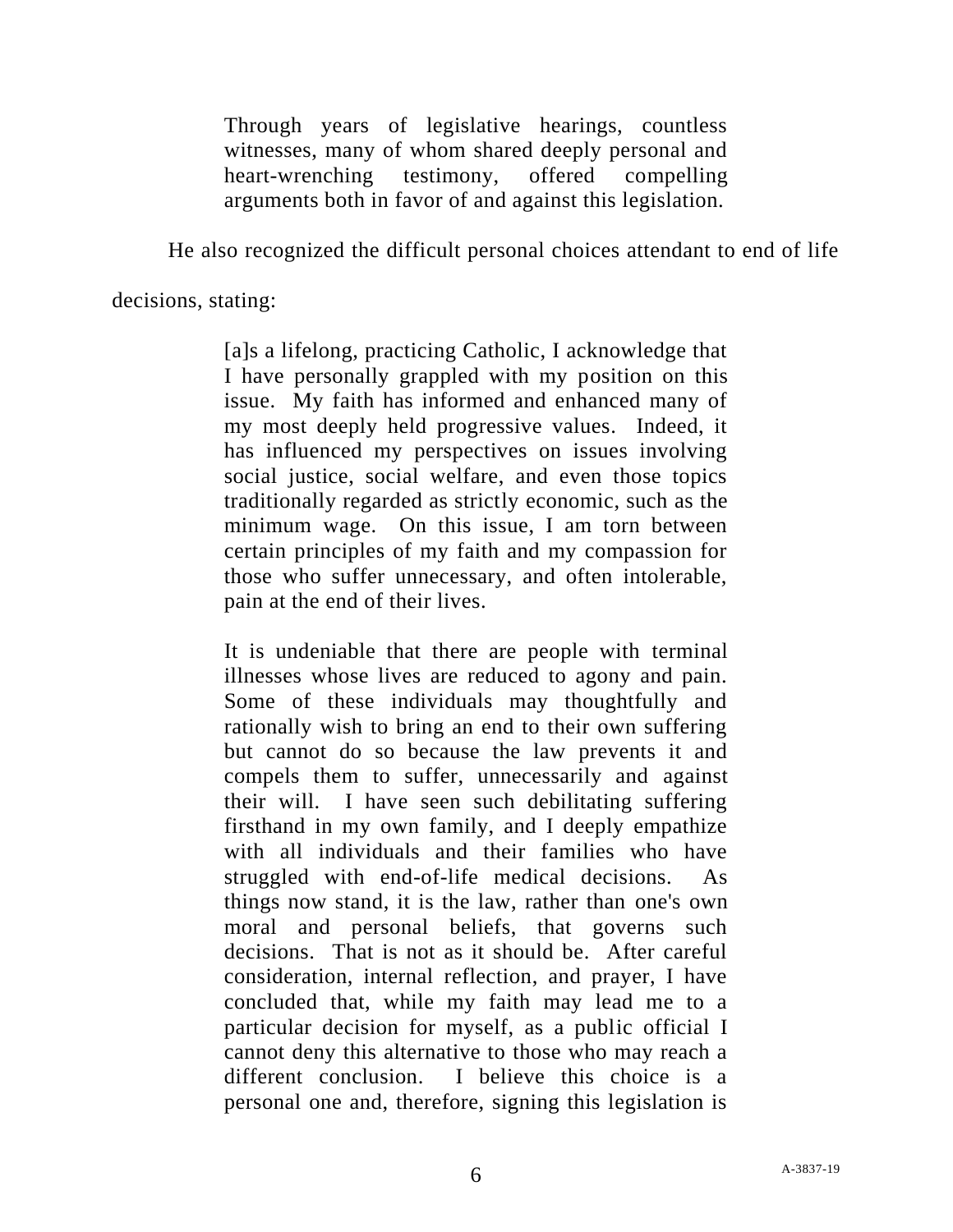the decision that best respects the freedom and humanity of all New Jersey residents.

[Governor's Statement upon Signing A. 1504 (Apr. 12, 2019).]

At its core, the Act permits an adult New Jersey resident with a terminal illness and whose physician has determined that he or she has a life expectancy of six months or less to be considered a "qualified terminally ill patient." N.J.S.A. 26:16-3. Once so qualified, a terminally ill patient may request and obtain from his or her physician a prescription for medication that the patient can choose to self-administer to end his or her life in a "humane and dignified manner." N.J.S.A. 26:16-3; N.J.S.A. 26:16-4. In prescribing the medication, the physician must inform the patient of the patient's medical diagnosis and prognosis and the potential risks associated with taking the medication. N.J.S.A. 26:16-6.

The physician is obligated to explain to the patient the probable result of taking the medication and discuss feasible alternatives, including, "additional treatment opportunities, palliative care, comfort care, hospice care, and pain control." N.J.S.A. 26:16-6. In order to request the medication, a terminally ill patient must have capacity "to make health care decisions and to communicate them to a health care provider, including communication through persons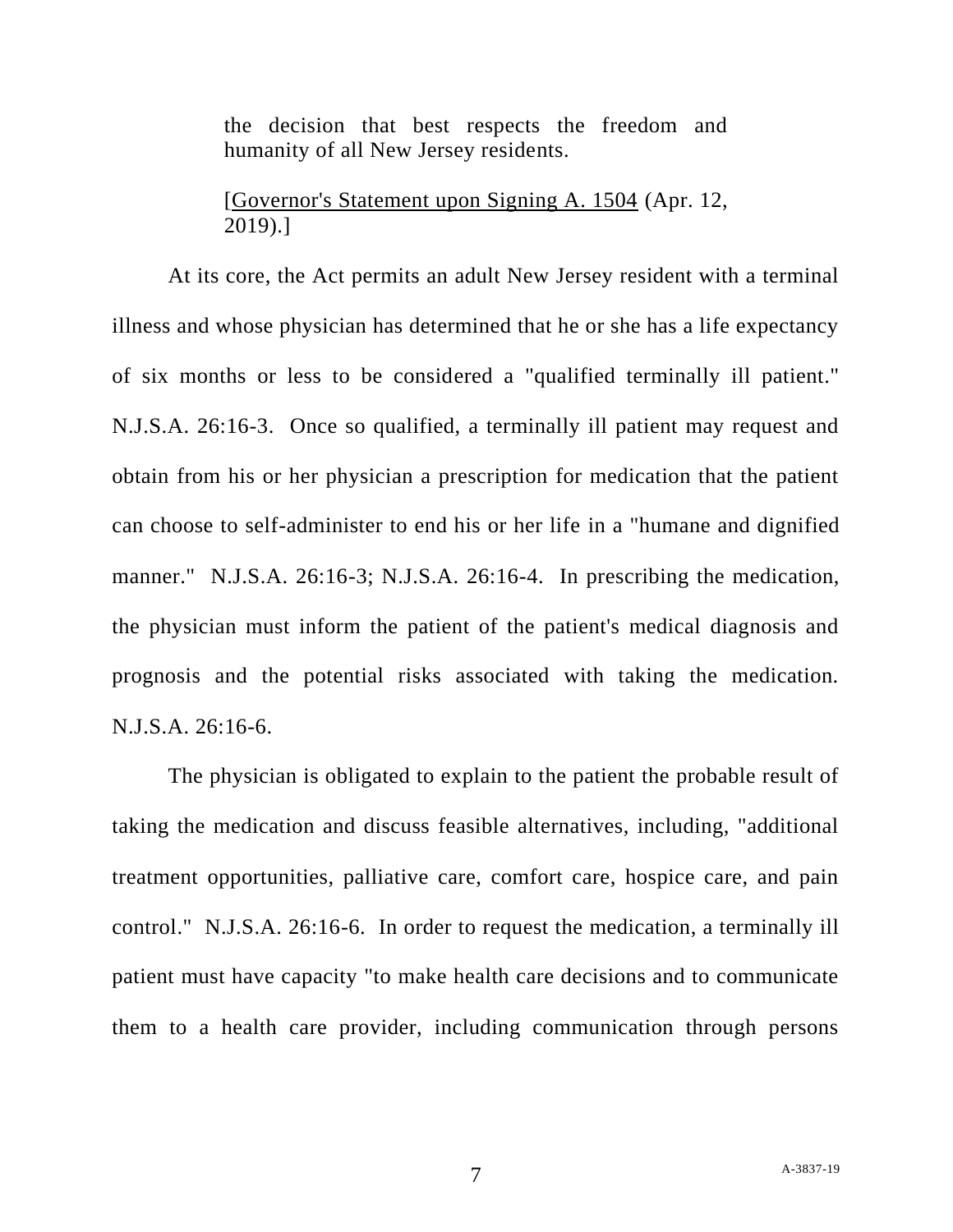familiar with the patient's manner of communicating if those persons are available." N.J.S.A. 26:16-3.

The Act provides multiple safeguards for patients requesting end of life medication (EOLM).<sup>2</sup> As a threshold matter, a terminally ill patient must be an adult resident of New Jersey who is capable and has been determined by his or her physician to be terminally ill and has voluntarily expressed a wish to receive EOLM. N.J.S.A. 26:16-4.

In addition, a patient must make two oral requests and one written request to his or her attending physician for EOLM and 1) at least fifteen days must elapse between the two oral requests; 2) when the patient makes the second oral request, the physician must offer the patient an opportunity to rescind the request; 3) the patient may submit the written request when the patient makes the initial oral request or at any time thereafter; 4) the written request must be made on a specific form; 5) fifteen days must elapse between the patient's initial oral request and the writing of the prescription; and 6) forty-eight hours must elapse between the patient's submission of the written request and the physician's writing of a prescription. N.J.S.A. 26:16-10(a). A

<sup>2</sup> It is also a criminal offense under the Act to alter or forge a request for EOLM, to conceal or destroy a rescission of that request, or to coerce or exert undue influence on a patient to request EOLM. N.J.S.A. 26:16-18.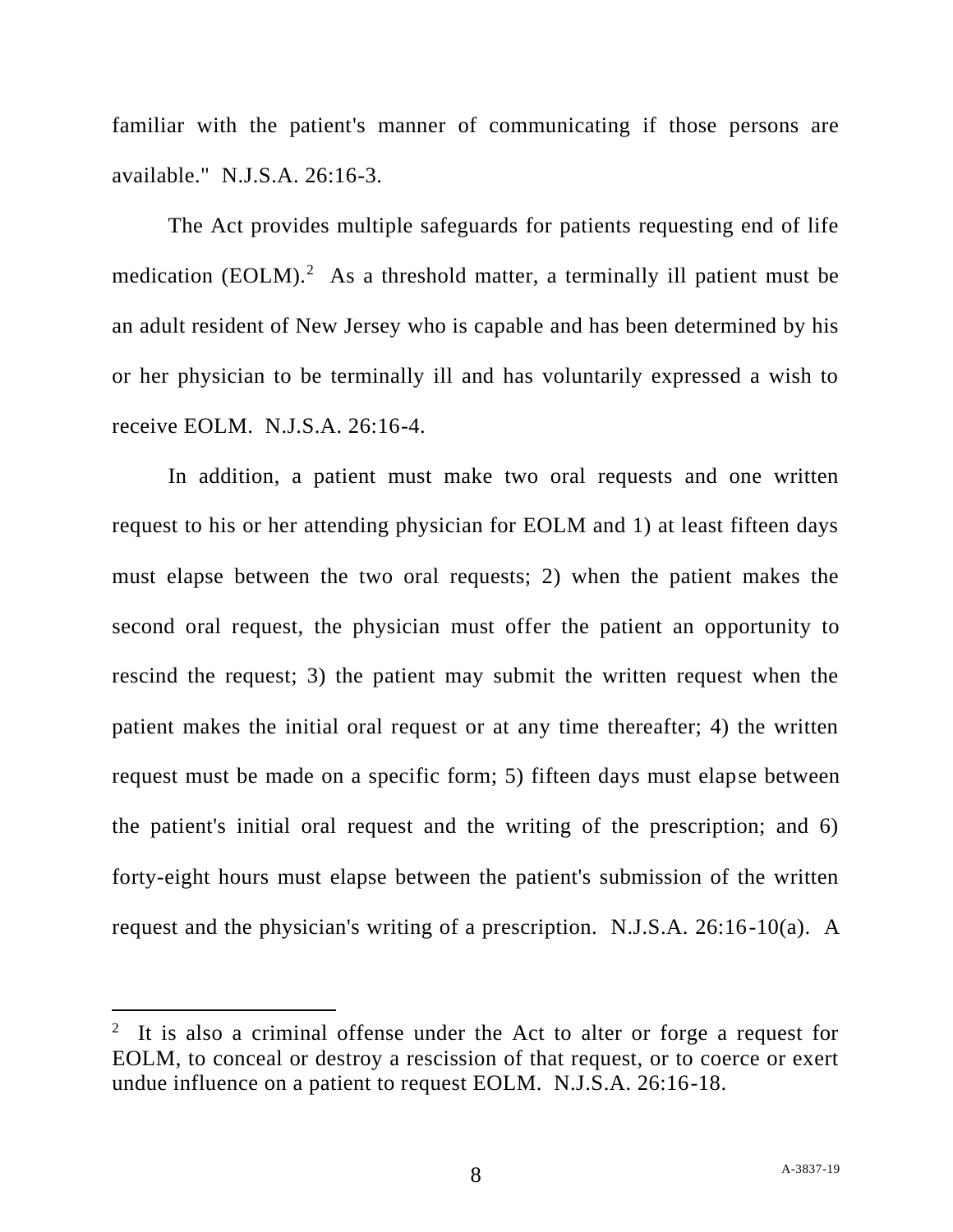patient may rescind the request at any time and in any manner without regard to his or her mental state. N.J.S.A. 26:16-10(b).

A terminally ill patient's written request for EOLM must be witnessed by at least two individuals who attest that the patient is capable and is acting voluntarily. N.J.S.A. 26:16-5. At least one witness must be a person not related to the terminally ill patient nor entitled to any portion of his or her estate and cannot be "an owner, operator, or employee of a health care facility, other than a long term care facility, where the patient is receiving medical treatment or is a resident." N.J.S.A. 26:16-5. The patient's physician shall not serve as a witness. N.J.S.A. 26:16-5(c).

After the terminally ill patient has made the requests for EOLM, the attending physician must refer the patient to a consulting physician for medical confirmation of the diagnosis, prognosis and for a determination that the patient is capable and acting voluntarily. N.J.S.A. 26:16-6(a)(4). If either the consulting or attending physician raises a concern about the terminally ill patient's capacity, the terminally ill patient must be evaluated by a mental health care professional and EOLM cannot be prescribed until the mental health professional determines that the terminally ill patient has the requisite capacity. N.J.S.A. 26:16-8. Capable is defined by the Act as "having the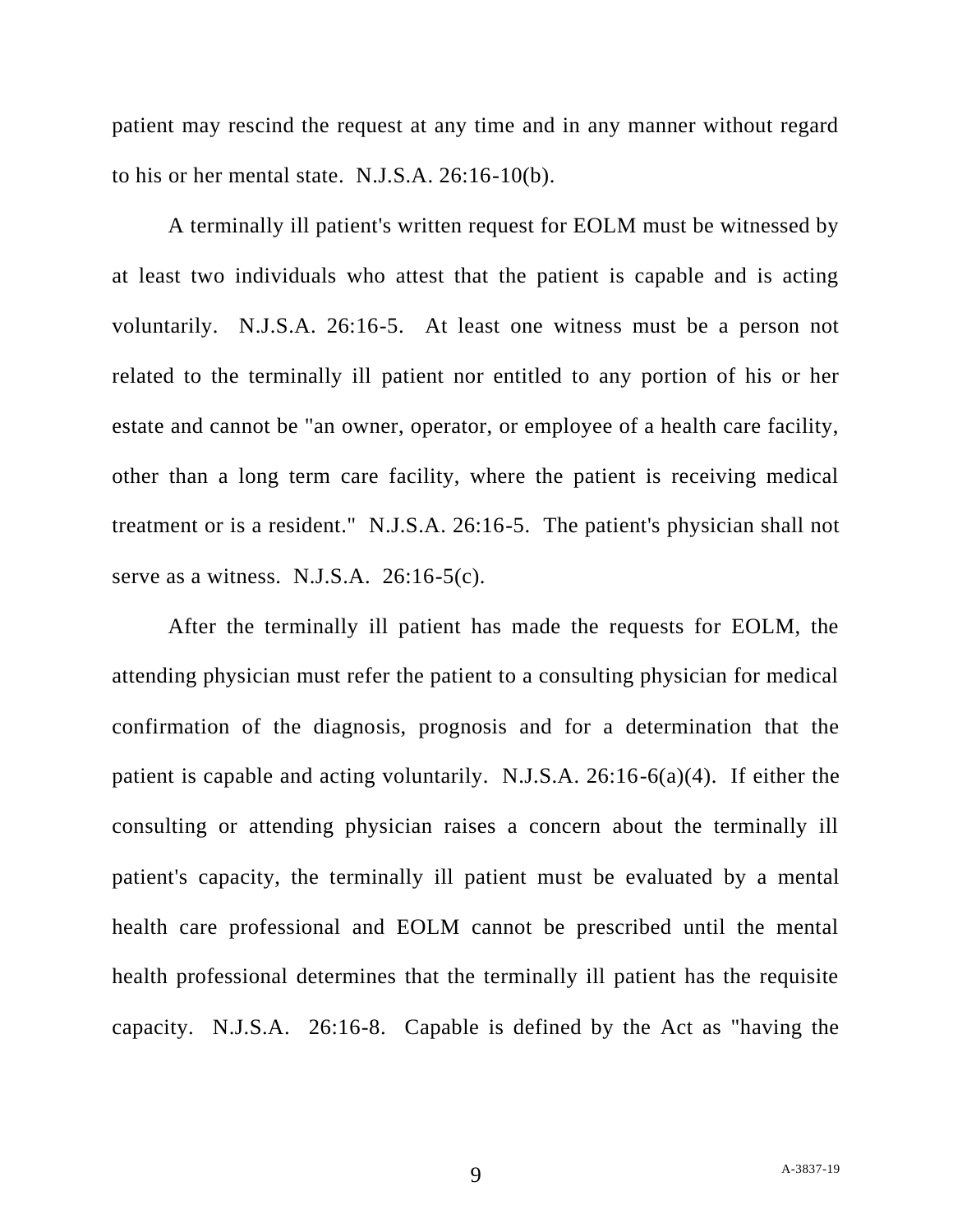capacity to make health care decisions and to communicate them to a health care provider." N.J.S.A. 26:16-3.

Pursuant to N.J.S.A. 26:16-6, before writing any prescription, a physician must ensure that all "appropriate steps are carried out." For example, the physician must:

> (1) make the initial determination of whether a patient is terminally ill, is capable, and has voluntarily made the request for medication pursuant to [the Act];

> (2) require that the patient demonstrate New Jersey residency pursuant to [the Act];

> (3) inform the patient of: the patient's medical diagnosis and prognosis; the potential risks associated with taking the medication to be prescribed; the probable result of taking the medication to be prescribed; and the feasible alternatives to taking the medication, including, but not limited to, concurrent or additional treatment opportunities, palliative care, comfort care, hospice care, and pain control;

> (4) refer the patient to a consulting physician for medical confirmation of the diagnosis and prognosis, and for a determination that the patient is capable and acting voluntarily;

> (5) refer the patient to a mental health care professional, if appropriate, pursuant to [the Act];

> (6) recommend that the patient participate in a consultation concerning concurrent or additional treatment opportunities, palliative care, comfort care, hospice care, and pain control options for the patient, and provide the patient with a referral to a health care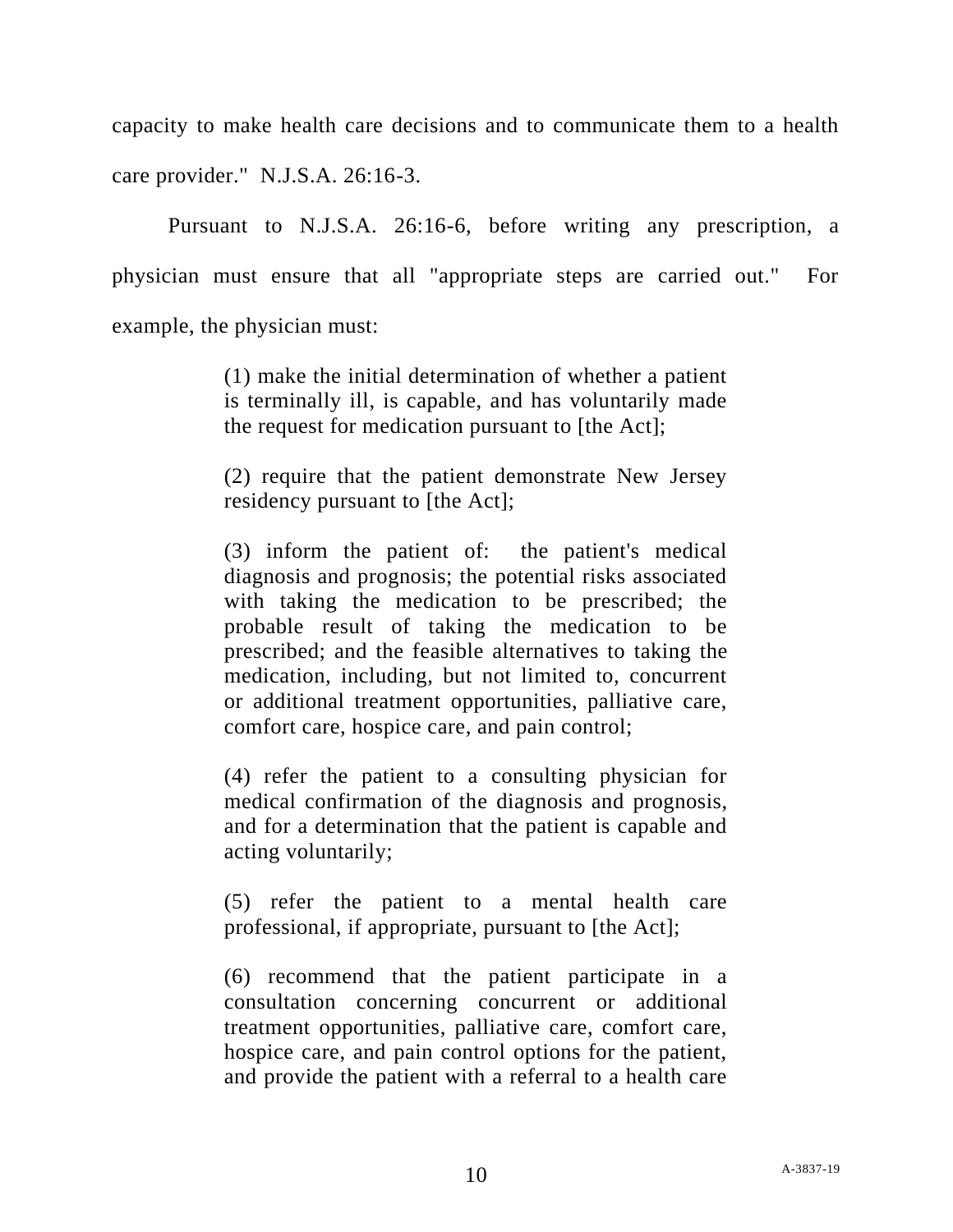professional qualified to discuss these options with the patient;

(7) advise the patient about the importance of having another person present if and when the patient chooses to self-administer medication prescribed under [the Act] and of not taking the medication in a public place;

(8) inform the patient of the patient's opportunity to rescind the request at any time and in any manner, and offer the patient an opportunity to rescind the request at the time the patient makes a second oral request as provided in [the Act]; and

(9) fulfill the medical record documentation requirements of [the Act].

[N.J.S.A. 26:16-6(a).]

N.J.S.A. 26:16-6(b) further requires the attending physician to:

(1) dispense medication directly, including ancillary medication intended to facilitate the desired effect to minimize the patient's discomfort, if the attending physician is authorized under law to dispense and has a current federal Drug Enforcement Administration certificate of registration; or

(2) contact a pharmacist to inform the latter of the prescription, and transmit the written prescription personally, by mail, or by permissible electronic communication to the pharmacist, who shall dispense the medication directly to either the patient, the attending physician, or an expressly identified agent of the patient.

Nothing in the Act authorizes a physician or any other person to end a

patient's life by lethal injection, active euthanasia, mercy killing, or assisted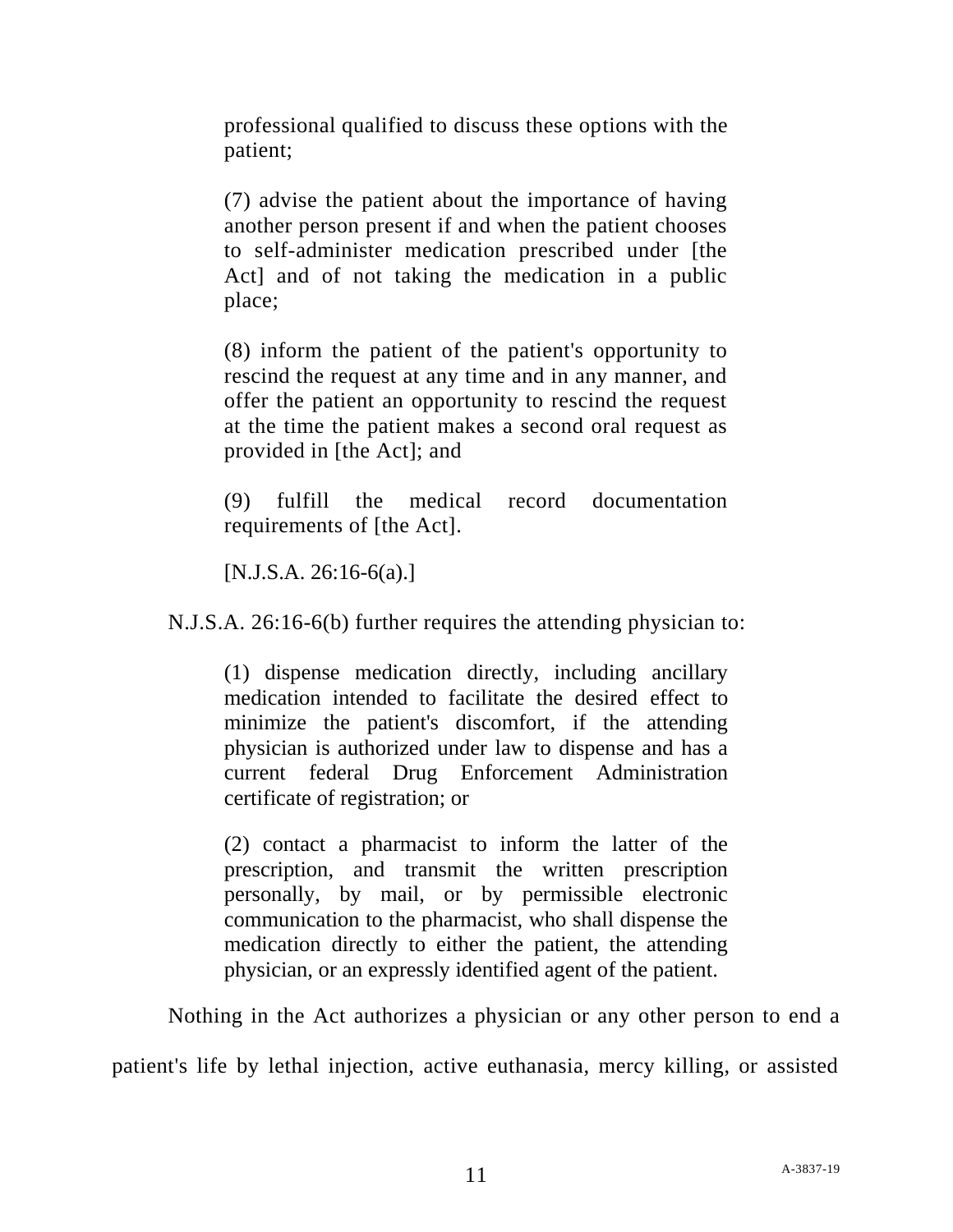suicide. N.J.S.A. 26:16-15. Further, a guardian, conservator, or health care representative may not take any action on behalf of a patient pursuant to the Act with the exception of "communicating the patient's health care decisions to a health care provider if the patient so requests." N.J.S.A. 26:16-16.

The aforementioned provisions in the Act are intended to be entirely voluntary on the part of health care professionals. N.J.S.A. 26:16-17(c). If a health care professional is unable or unwilling to carry out the patient's request, the patient may transfer his or her care to a new health care professional. Ibid. Upon request, the prior health care professional shall transfer the patient's records to the new health care professional. Ibid.

#### B. The First Litigation

On August 9, 2019, Dr. Glassman filed an eleven-count complaint and order to show cause (OTSC) seeking to enjoin defendant from enforcing the Act. On August 14, 2019, a motion judge found Dr. Glassman had no standing to bring a cause of action on behalf of others and that the majority of his legal arguments were premised on constitutional violations that did not affect him. Nevertheless, the judge found Dr. Glassman had standing to challenge the Act because as a physician he would be "controlled by any duties imposed by the statute." He specifically found merit in Dr. Glassman's eighth cause of action, which alleged the Act violated the Administrative Procedure Act by failing to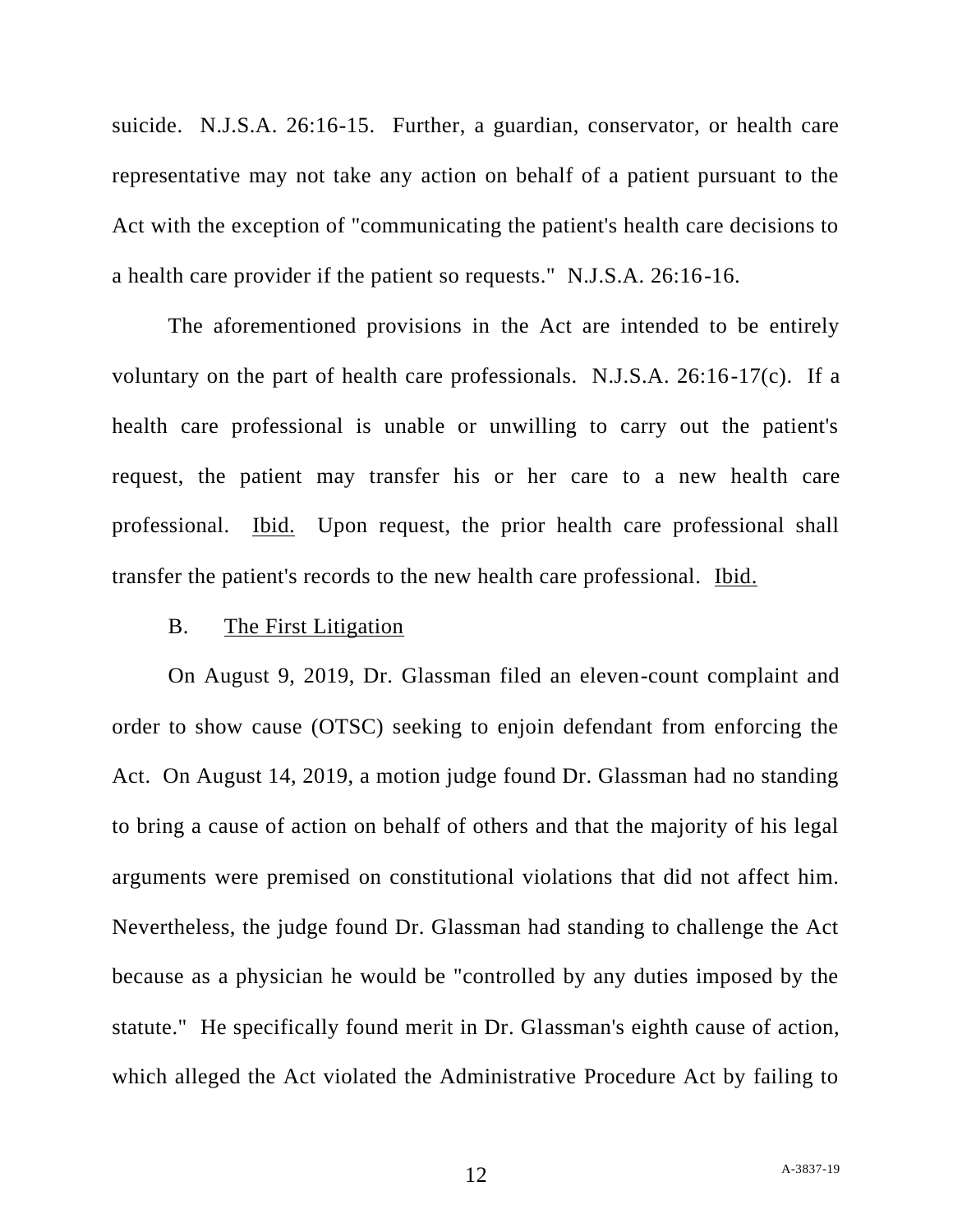promulgate rulemaking and thereby leaving the process unregulated and the statutory language ambiguous and contradictory, given that State agencies had not yet enacted regulations, despite the Legislature's instruction to the Division of Consumer Affairs, and the boards of medical examiners, pharmacy, psychological examiners and social work examiners to do so. Because of the significant change in the law regarding treatment of the terminally ill, the judge believed Dr. Glassman could suffer "immediate and irreparable injury" if forced to act pursuant to the new legislation without the benefit of those regulations. On that basis, the judge issued a preliminary injunction.

On August 20, 2019, the Attorney General sought emergent relief from both our court and the Supreme Court seeking to dissolve the trial court's injunction. The Supreme Court declined to rule on the matter, pending the outcome of our expedited hearing. During this period, Dr. Glassman amended his complaint to add Pujara as a plaintiff.

In an August 27, 2019 order and supplemental written decision, we found the trial court abused its discretion by granting injunctive relief because plaintiff had not met the criteria set forth in Crowe v. DeGioia, 90 N.J. 126, 132-34 (1982). Glassman v. Grewal, No. AM-0707-18 (App. Div. Aug. 27, 2019). In our decision, we discussed the safeguards in the Act and found Dr. Glassman failed to show the likelihood of irreparable harm because regulations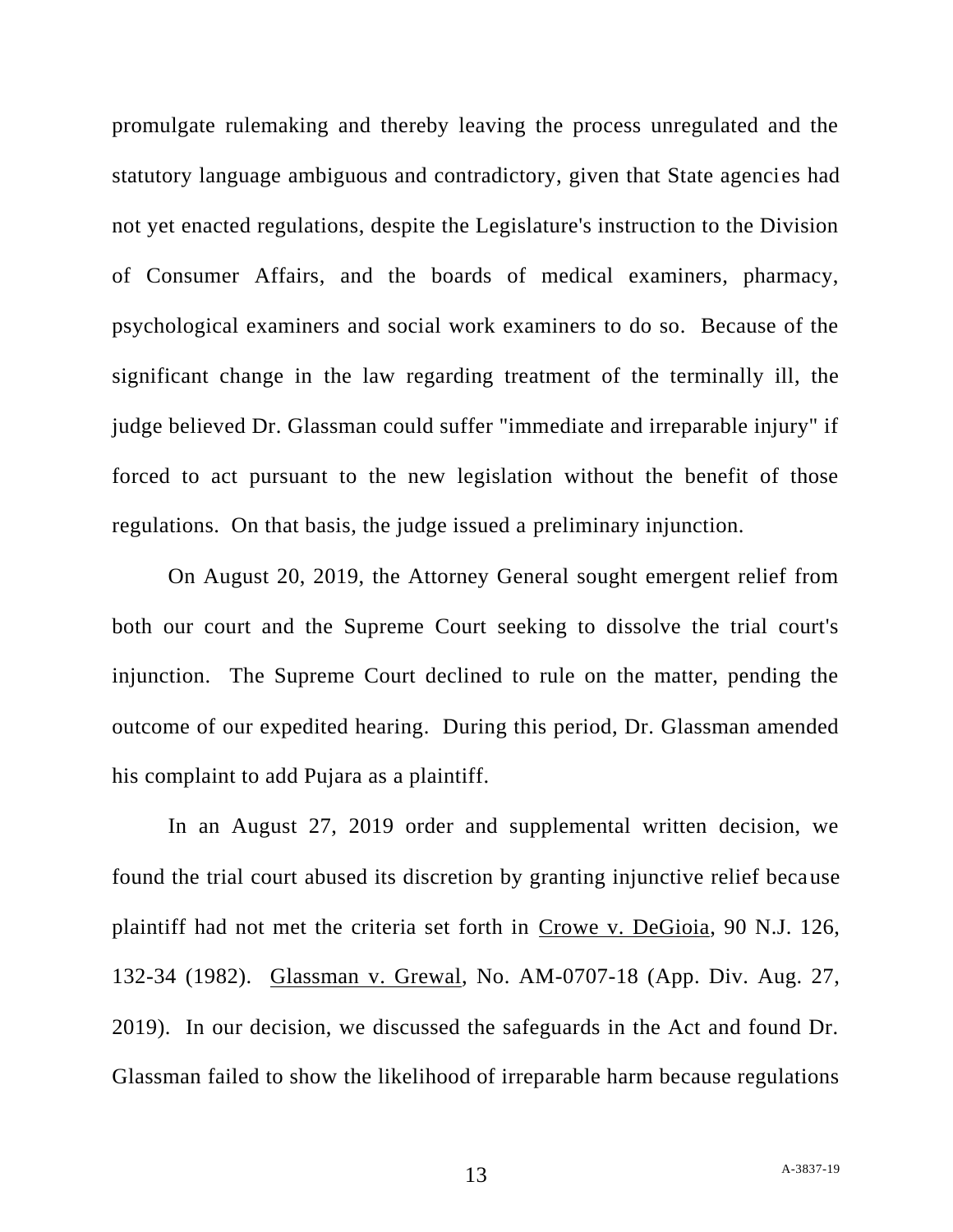had not been enacted. Id. at 2, 4. We found no provision of the Act lacked clarity such that Dr. Glassman would not know his responsibilities. Id. at 4-5. Also, we deemed significant that the Act was entirely voluntary for a physician and the agencies charged with rulemaking were permitted, but not required, to promulgate applicable rules. Id. at 5-6. Moreover, we determined the Act's requirement that a physician should transfer a patient's records if the physician declined to participate in the Act was an obligation that already existed pursuant to N.J.A.C. 13:35-6.5. Id. at 5. The Supreme Court declined plaintiff's application for emergent relief.

Plaintiffs filed a second amended complaint adding Petro as a plaintiff. Defendant moved to dismiss the second amended complaint and on November 18, 2019, the parties appeared again before the same motion judge that granted the OTSC. On December 20, 2019, plaintiffs filed a third amended complaint adding an additional cause of action for violations of the New Jersey Advance Directives for Health Care Act, N.J.S.A. 26:2H-53 to -81 (Advance Directives Act), and later a fourth amended complaint restating eleven causes of action, that the Act violated: 1) the New Jersey constitutional right to defend life; 2) equal protection; 3) the rights of health care providers under the Advance Directives Act; 4) the Free Exercise Clause of the United States Constitution; 5) the common law; 6) federal statutes regulating disposal of controlled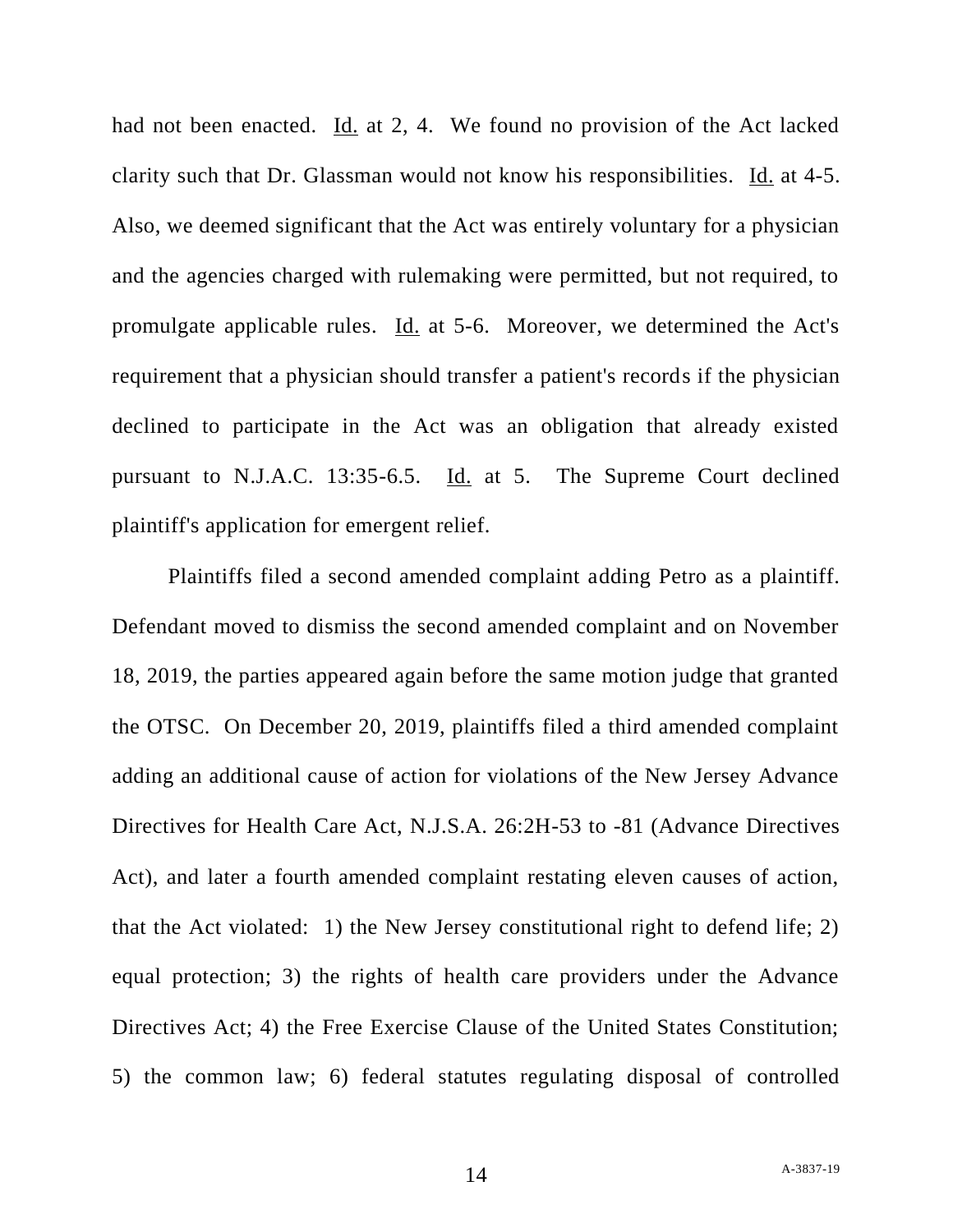substances; 7) the physicians' right to practice medicine; 8) the duty to warn pursuant to N.J.S.A. 2A:62A-16; 9) the Administrative Procedures Act because of a total lack of agency regulation; 10) the Contracts Clause of the United States Constitution; and 11) the requirement to not falsify vital records.

# C. Judge Lougy's Decision

After Judge Lougy granted Dore's application to appear as amicus curiae, the judge considered the parties' written submissions and oral arguments, and granted defendant's motion to dismiss plaintiffs' fourth amended complaint in the aforementioned April 1, 2020 order and accompanying written decision. In his decision, Judge Lougy first concluded plaintiffs lacked standing because enforcement of the Act did not harm them in any "cognizable way" given that participation was entirely voluntary. Even considering New Jersey's liberal standard for establishing standing, Judge Lougy found plaintiffs had no standing, despite their "deeply felt religious, ethical, or professional objections to the Act."

As to plaintiffs' substantive claims, Judge Lougy found them to lack merit. He rejected their argument that the Act violated their constitutional right to enjoy and defend life, explaining that the Constitution did not give citizens the right to enjoy and defend the lives of others. Judge Lougy next addressed and rejected plaintiffs' equal protection and due process arguments.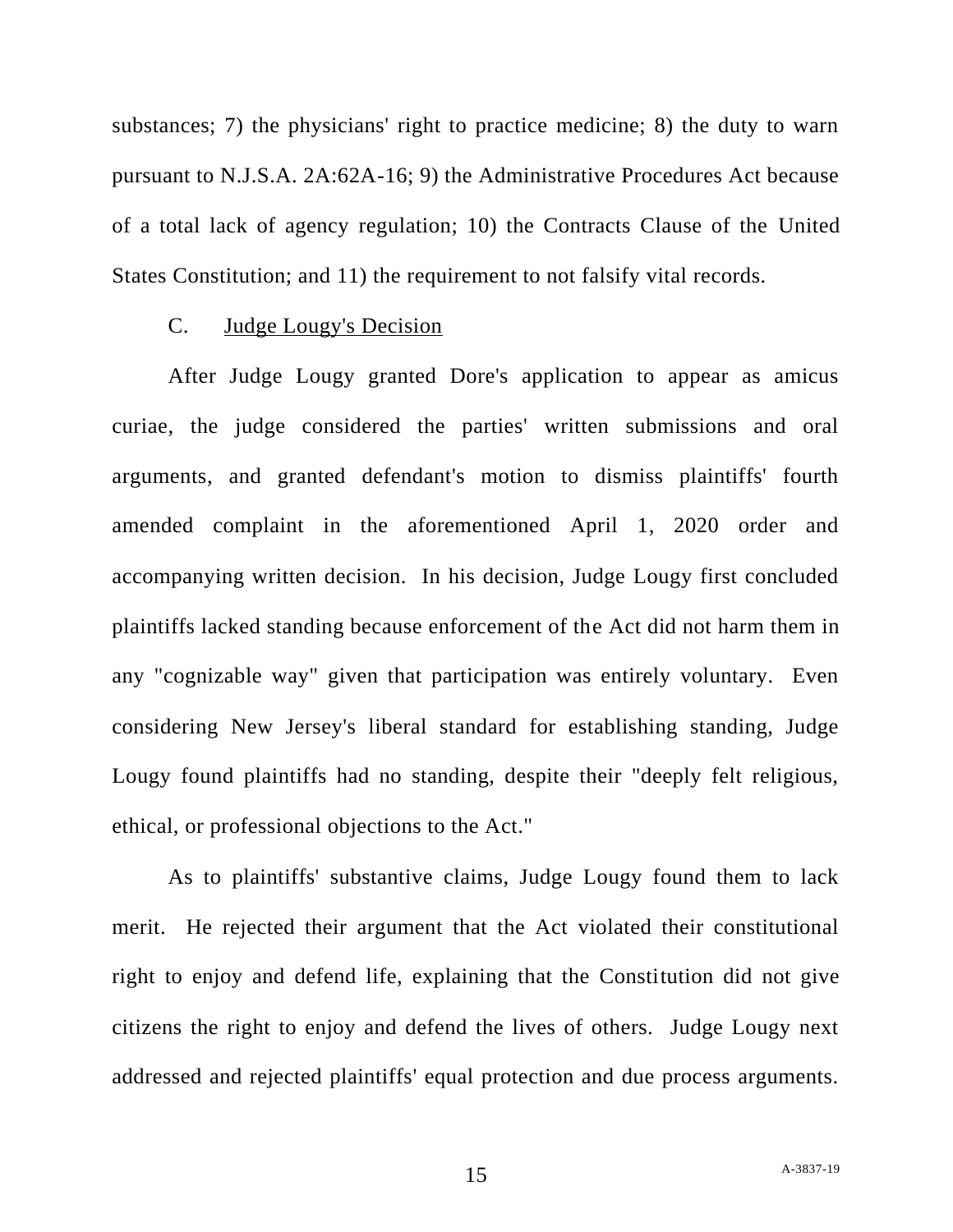He found that a rational basis test applied, stressing again that plaintiffs had no fundamental right to defend the lives of others and noting they were not members of a protected class. The judge concluded the Legislature had a legitimate interest in establishing a safe and effective procedure for a terminally ill patient to experience a humane and dignified death.

Judge Lougy also rejected plaintiffs' Advance Directives Act claim, finding no private right of action existed under that legislation. Plaintiffs' free exercise of religion claim failed, according to the judge, as the Act's requirement that a physician transfer medical records to another health care provider if he or she opted not to participate in the Act placed only an incidental burden on the physician's free exercise of religion.

Judge Lougy also found no merit in plaintiffs' argument that the Act violated the common law, which sought to prevent suicide and mercy killing, relying on Farmers Mutual Fire Insurance Co. of Salem v. New Jersey Property-Liability Insurance Guaranty Ass'n, 215 N.J. 522, 545 (2013) for the proposition that "[l]egislation has primacy over areas formerly within the domain of the common law." The judge next rejected plaintiffs' claim that the Act violated federal law pertaining to the disposal of medication reasoning that the Act explicitly requires the disposal of EOLM to conform to federal guidelines.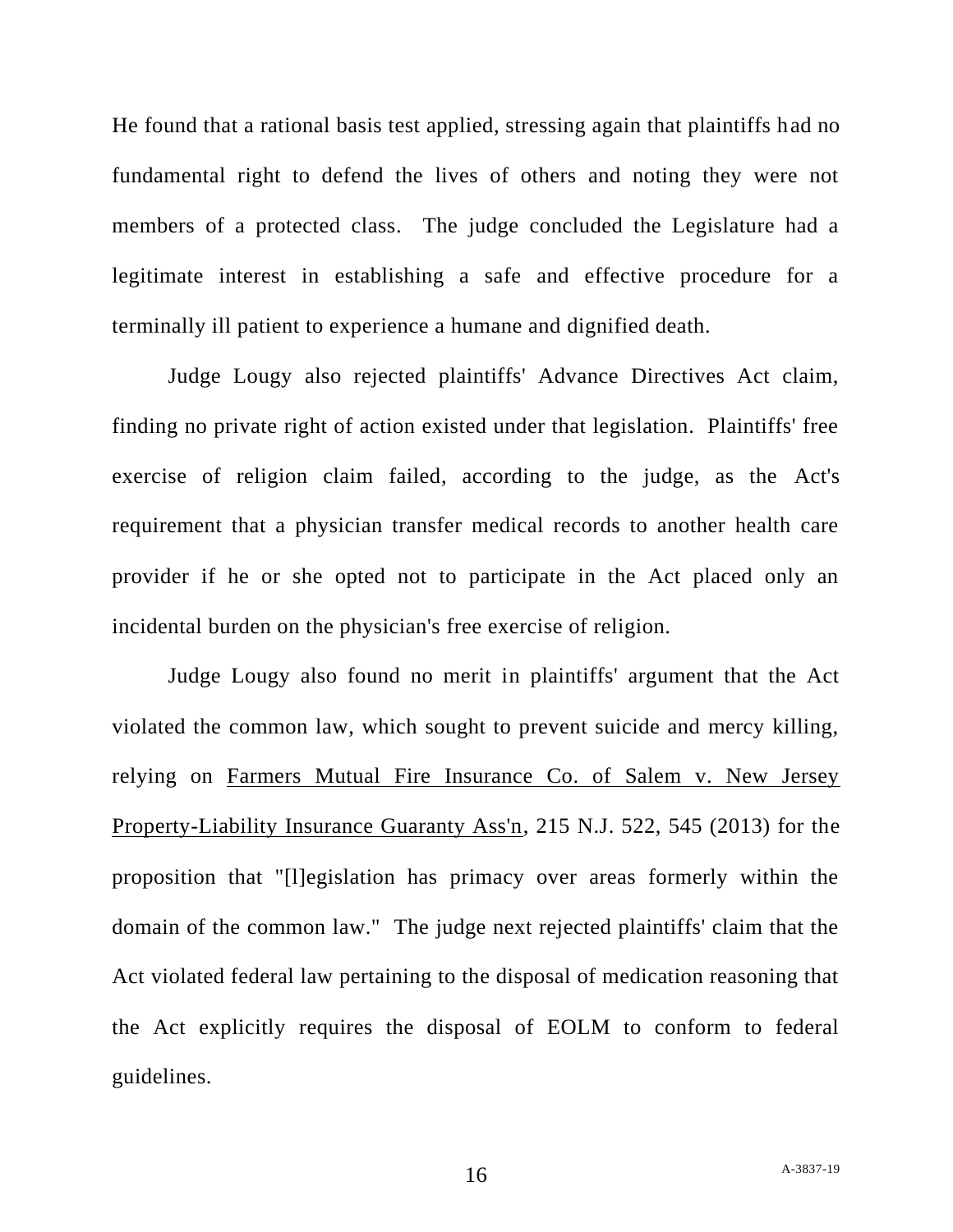Judge Lougy also rejected plaintiffs' argument that the Act impinged on Dr. Glassman's and Pujara's right to practice medicine and pharmacy. He reiterated that plaintiffs were not obligated to participate in the Act and reasoned that their ability to practice is not a fundamental right and is subject to regulation including the Act.

Judge Lougy found plaintiffs' argument that the Act abrogated the statutory duty to warn lacking in merit because the plain language of the Act provides that the duty to warn is not incurred when a qualified terminally ill patient requests EOLM. The judge explained that "the Legislature does not violate the Constitution by enacting legislation that modifies, qualifies, or nullifies another statutory enactment."

Judge Lougy next rejected plaintiffs' argument that the lack of administrative rulemaking violated the Administrative Procedure Act and Constitution concluding the Act permitted, rather than required, agency rulemaking and that such regulation was not necessary prior to the Act's implementation. The judge also found plaintiffs' arguments regarding the United States Constitution's Contract Clause failed as a matter of law because they failed to establish that the Act lacked a legitimate public purpose or that its conditions were unreasonable. Next, Judge Lougy found no merit in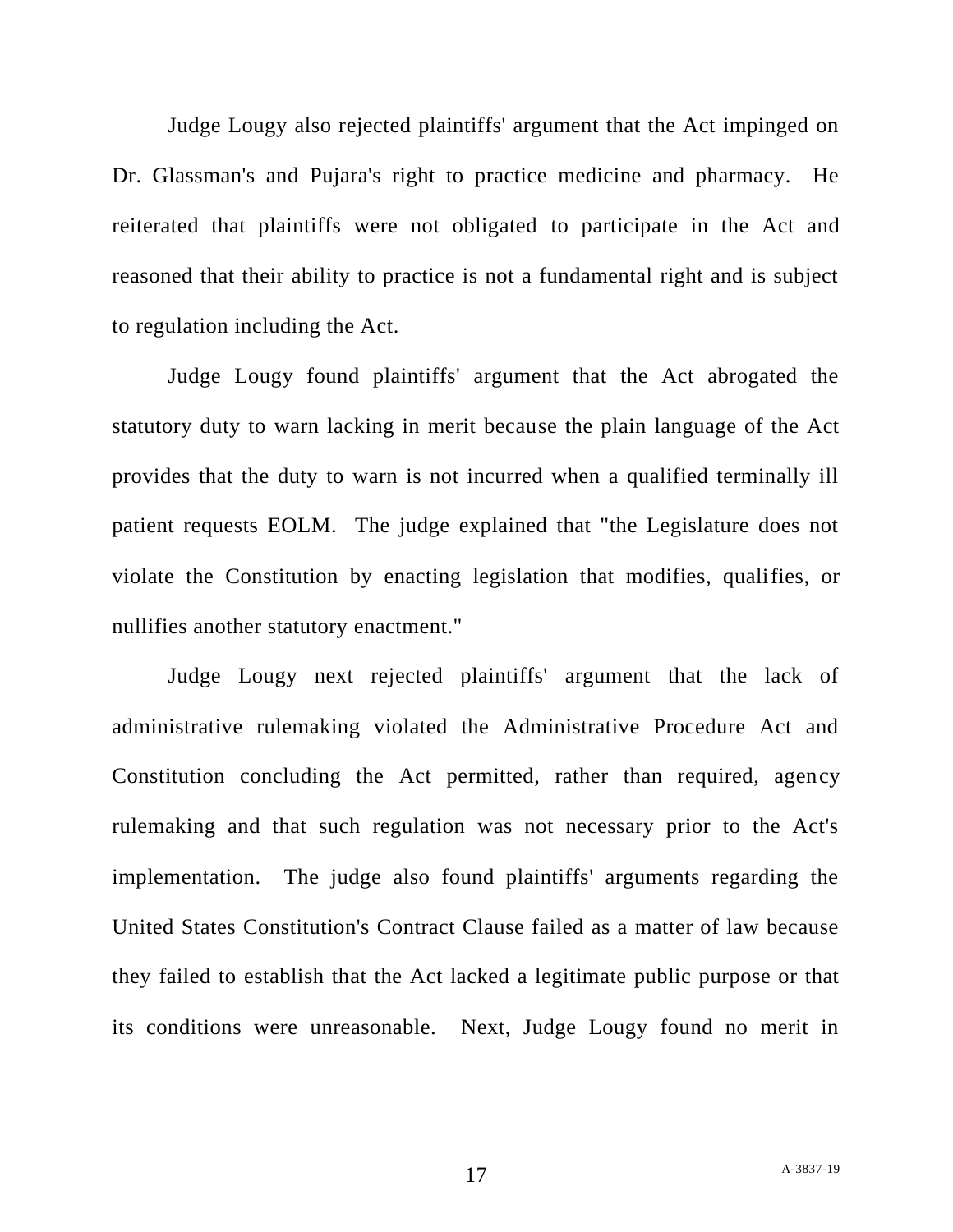plaintiffs' argument that the Act required falsification of records because their contention related to Department of Health guidance rather than the Act itself.

Finally, Judge Lougy determined plaintiffs failed to satisfy the Crowe standard for granting injunctive relief because: there was no danger that plaintiffs would suffer irreparable harm if an injunction was denied; plaintiffs did not establish a settled legal right; they did not have a reasonable probability of success on the merits; and the balancing of the relative hardships weighed in favor of the public interest. He also found no merit in Dore's argument that the Act violated the single object requirement of the New Jersey Constitution, concluding that the Act's title is sufficiently related to its components.

#### D. The Appeal

After Judge Lougy denied Dore's motion for reconsideration, this appeal followed. We permitted Compassion & Choices, Lynne Lieberman, and Paul Bryman, M.D. (collectively Compassion) to submit an amicus curiae brief. Compassion & Choices is a nonprofit organization dedicated to expanding end of life choices. Lieberman, aged seventy-six, was a New Jersey resident with a terminal illness who passed away during the course of this litigation, and Bryman is a New Jersey physician who cares for approximately two hundred terminally ill patients.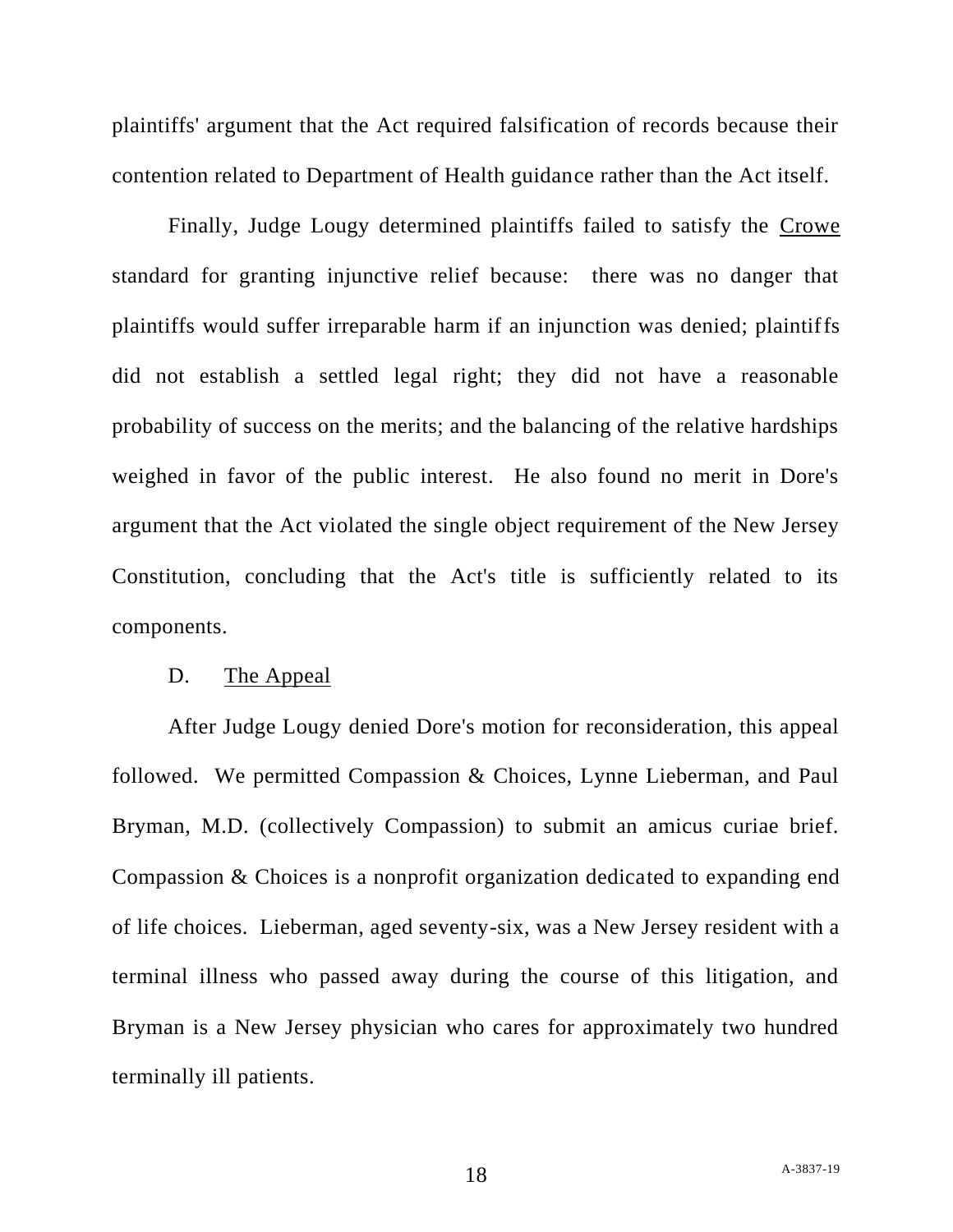On appeal, plaintiffs argue that Judge Lougy erred in concluding they lacked standing to challenge the Act, because they "are personally subject to and at risk of either killing or being killed pursuant to the Act." In support, they claim it "violates the very fundaments of [their] religious beliefs to be even remotely and tangentially involved with this murder/suicide regime."

Plaintiffs also raise two arguments claiming the Act is unconstitutional. First, they assert that the word "dying" in the Act's title is misleading and fails the "object in title rule." Second, they argue the Act violates their constitutional rights to enjoy and defend life. Finally, plaintiffs raise several policy-based arguments, including that the Act "permits the non-voluntary murder of [New Jersey] residents" and its "safeguards are illusory."

Similar to plaintiffs, Dore argues that the Act violates the "object in title rule" and that all plaintiffs have standing. She also raises several policy-based arguments regarding the structure and operation of the Act.

Defendant argues Judge Lougy properly concluded plaintiffs lack standing based on the voluntary nature of the Act, and their failure to demonstrate "a sufficient stake or sufficient adverseness with respect to the subject matter of the litigation." Defendant also argues that many of plaintiffs' arguments are policy-based contentions rather than legal arguments, which are insufficient to invalidate the Act.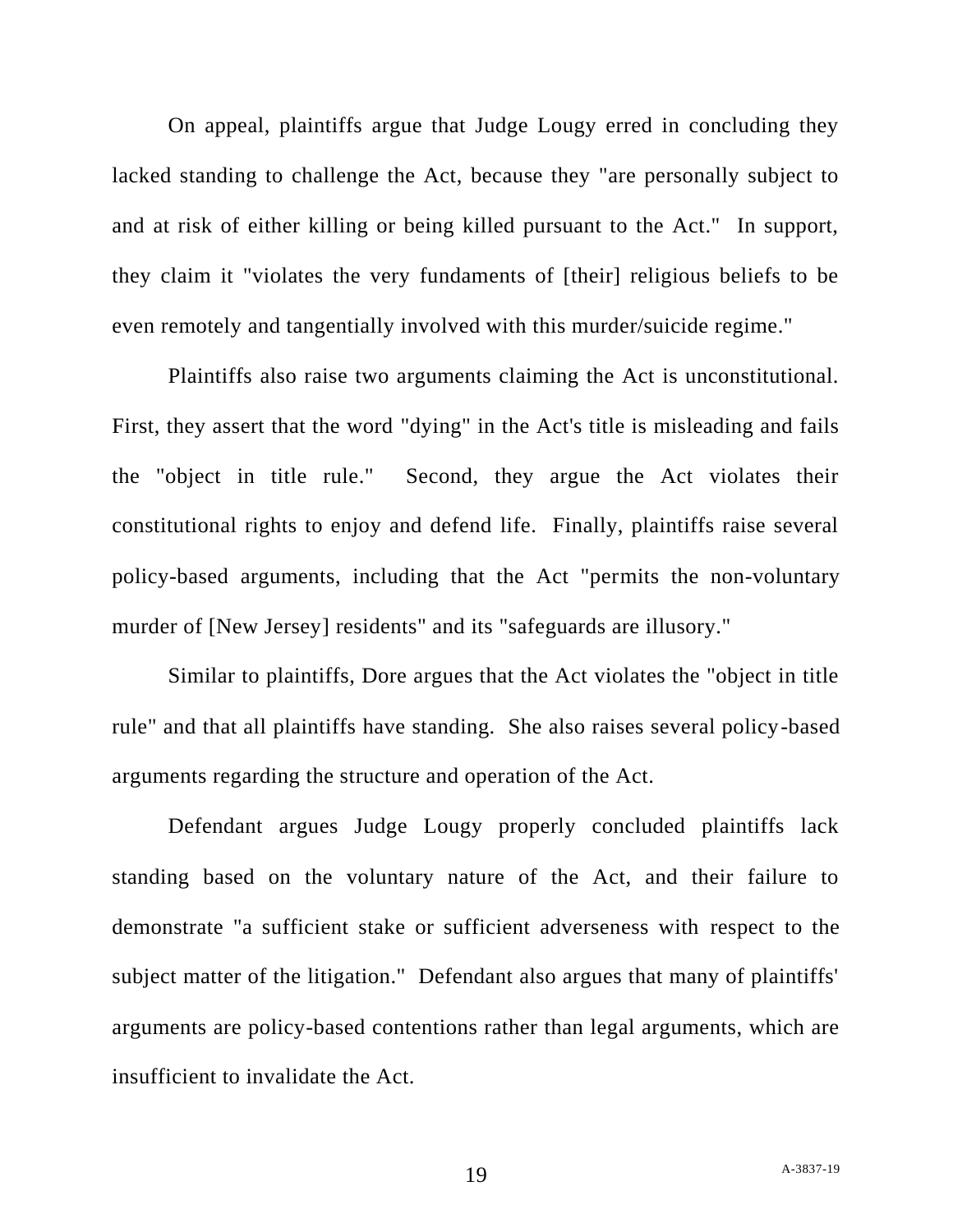Defendant further opposes plaintiffs' constitutional challenges. First, it argues that there is no constitutional right to defend the life of a third party, and that even if there was, the Act would not infringe on that right because it is voluntary. Second, it asserts that the Act "does not impose a constitutionally significant burden on their rights under the Free Exercise Clause of the [United States] Constitution." Finally, defendant argues that plaintiffs' arguments regarding the Act's title are procedurally deficient and, in any event, the "title is not deceptive or misleading."

Compassion initially argues that plaintiffs' contentions are entirely policy-based, which "must be made through the legislative process, not through the courts." Second, Compassion argues that "[t]o the extent examination of policy is appropriate on this appeal, it favors affirming the trial court's judgement," based on the Act's voluntary nature and procedural safeguards, as well as "New Jersey courts' long-established recognition of an individual's right to make their own end-of-life choices."

#### II.

We address first plaintiffs' contention that Judge Lougy erred in determining they lack standing to challenge the Act. They argue that "the Act allows physicians, and at times coerces physicians and/or pharmacists to impose a non-voluntary death upon [New Jersey] residents such that all the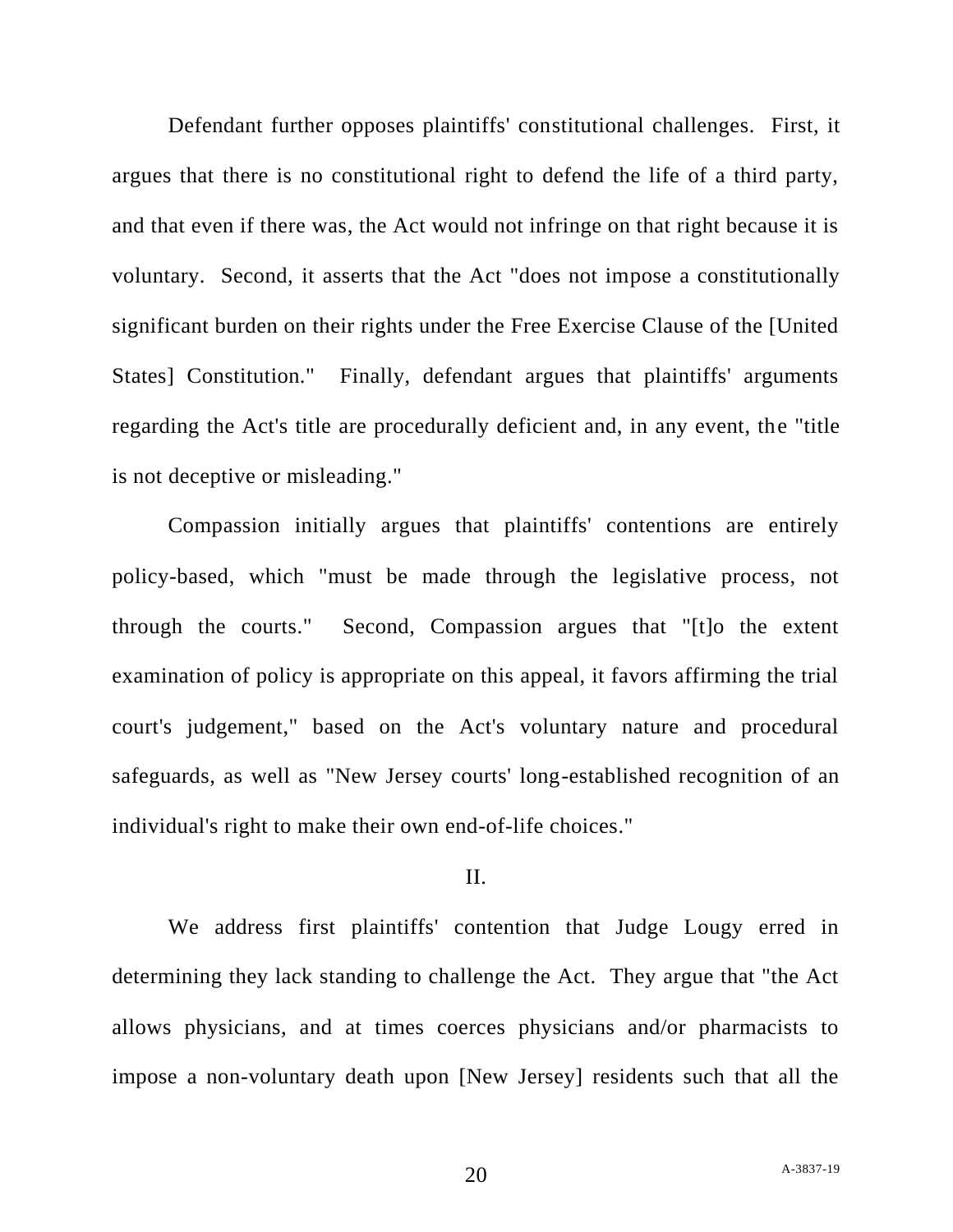[plaintiffs] are personally subject to and at risk of either killing or being killed pursuant to the Act," which they claim satisfies "New Jersey's broad definition of standing."

In support, they assert participation in the Act is not truly voluntary. As to physicians, plaintiffs contend N.J.A.C.13:35-6.22 may operate in conjunction with the Act to require participation against their will. Specifically, they claim N.J.A.C. 13:35-6.22(c)(1) could compel participation because it requires physicians to provide thirty-days' notice before terminating a relationship with a patient, whereas the Act requires they process a patient's request for EOLM within fifteen days. They also claim that "should participation in the Act be deemed emergent," N.J.A.C. 13:35-6.22(c)(2) could obligate participation in the Act because that regulation which requires physicians to provide "all necessary emergency care or services[] including the provision of necessary prescriptions" during the thirty-day notice period.

Next, plaintiffs argue that even if a patient terminates the relationship, physicians still may be required to participate under N.J.A.C. 13:35-6.22(f), which, upon a patient's request, mandates that a physician "make reasonable efforts to assist the patient in obtaining medical services from another licensee qualified to meet the patient's medical needs" including "providing referrals to the patient." Finally, they maintain the Act itself mandates physicians'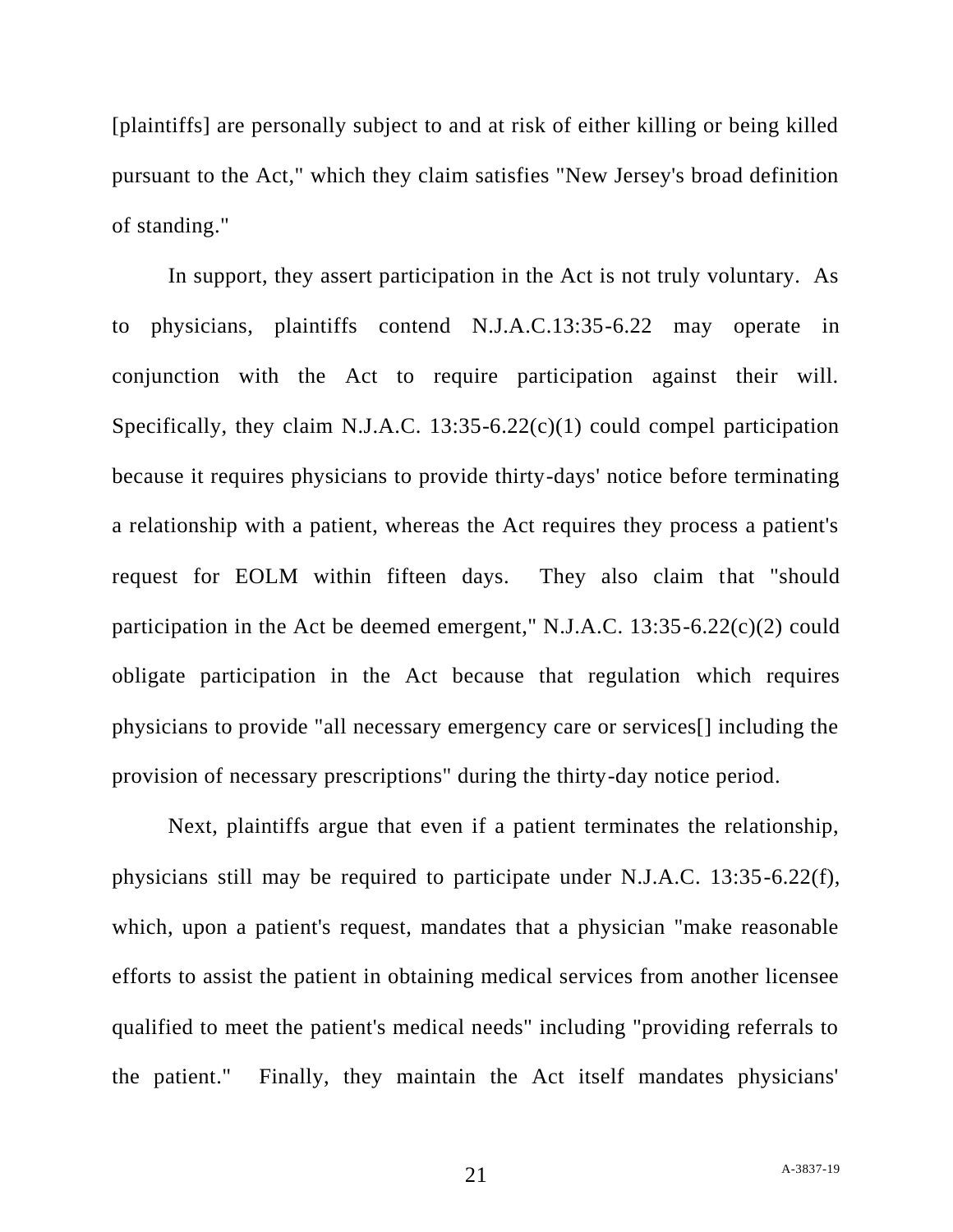participation by requiring they transfer the patient's medical records in the event they choose not to prescribe EOLM.

Plaintiffs and Dore also claim participation in the Act is not voluntary for pharmacists. They argue N.J.S.A. 45:14-67.1 requires that if pharmacists do not carry a prescribed drug, they must either obtain it or locate a pharmacy that does.

As to qualified terminally ill patients, plaintiffs claim the Act may result in "non-voluntary death." Their argument in support of that claim, however, is not entirely clear from their brief and, as best as we can discern, is premised solely on the proposition that once EOLM is dispensed to the patient "the Act affords no oversight as to how it is administered - potentially anyone can administer it to anyone, even by coercion."

Further, plaintiffs claim "the Act violates their religious beliefs" and they contend that Judge Lougy improperly "minimize[ed] the significance of the burden the Act places on [them]" in determining they lacked standing. Dore also argues "all of the [plaintiffs] . . . have standing . . . because as residents of New Jersey, the Act, which allows involuntary death, applies to them." Finally, plaintiffs claim under Judge Lougy's interpretation, "no one has standing to challenge" the Act.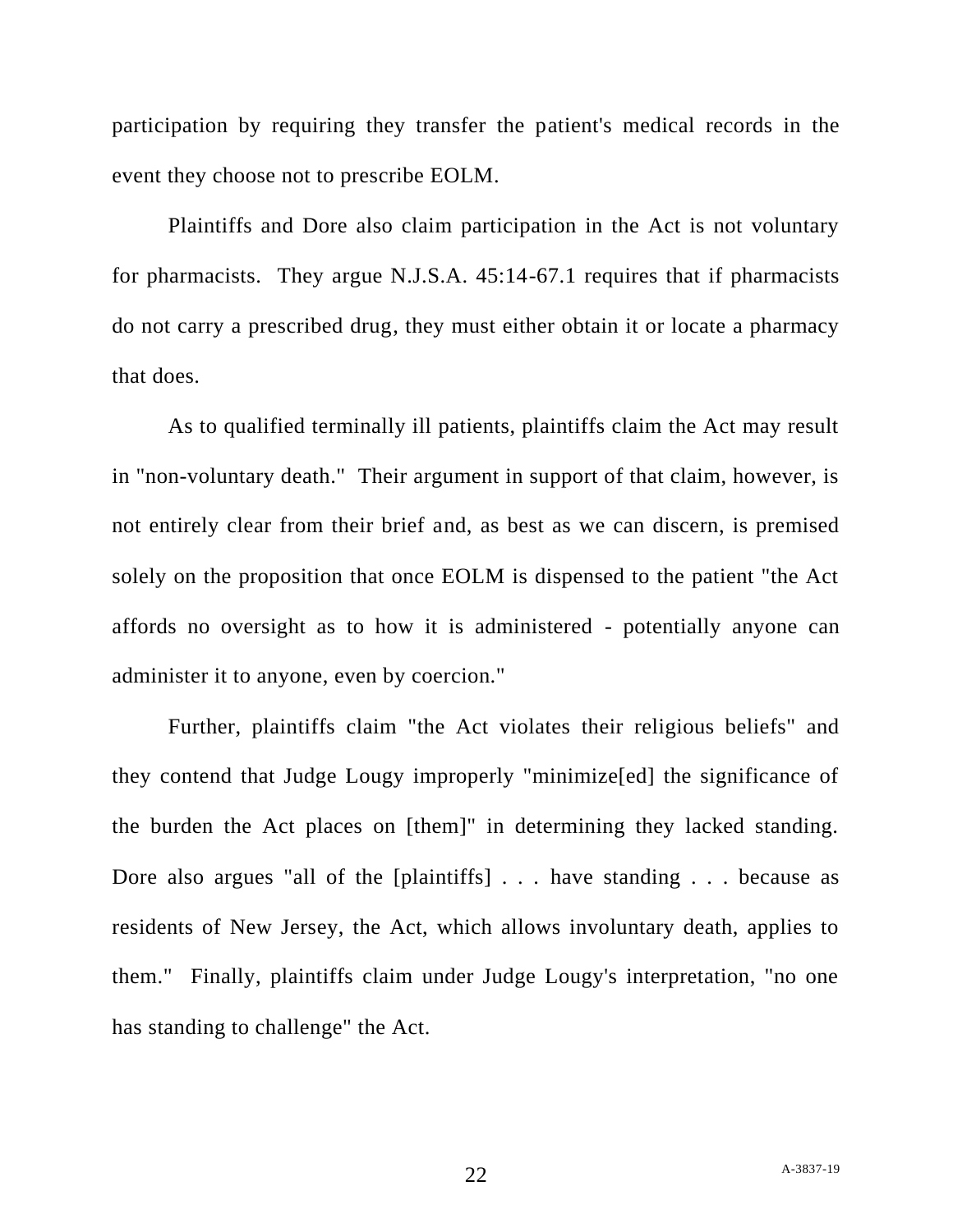Defendant disagrees arguing, as it did before Judge Lougy, that plaintiffs lack standing because "participation in the Act is entirely voluntary" and they "fail to demonstrate that they have a sufficient stake or sufficient adverseness with respect to the subject matter of the litigation" or that "there is a sufficient likelihood that any harm will be visited upon them in the event of an unfavorable decision."

Specifically, defendant claims Petro lacks standing because plaintiffs failed to "plead factual allegations sufficient to establish that Petro is [or is likely to become] a qualified terminally-ill patient . . . under the Act." Further, defendant stresses because "there is no allegation that Petro has . . . requested or intends to request medication under the Act" he lacks "a sufficient stake in the outcome of this litigation or a real adverseness with respect to the subject matter" and has not established that he "will suffer any harm if the Act remains in effect."

Dr. Glassman and Pujara also do not possess standing according to defendant because the Act "does not require that they participate." Rather, defendant asserts that the Act requires non-participating physicians only to transfer a patient's medical records, which "they are already required to do under separate authority." Further, defendant argues that the Act does not require a pharmacist to "assist an attending physician in locating a pharmacy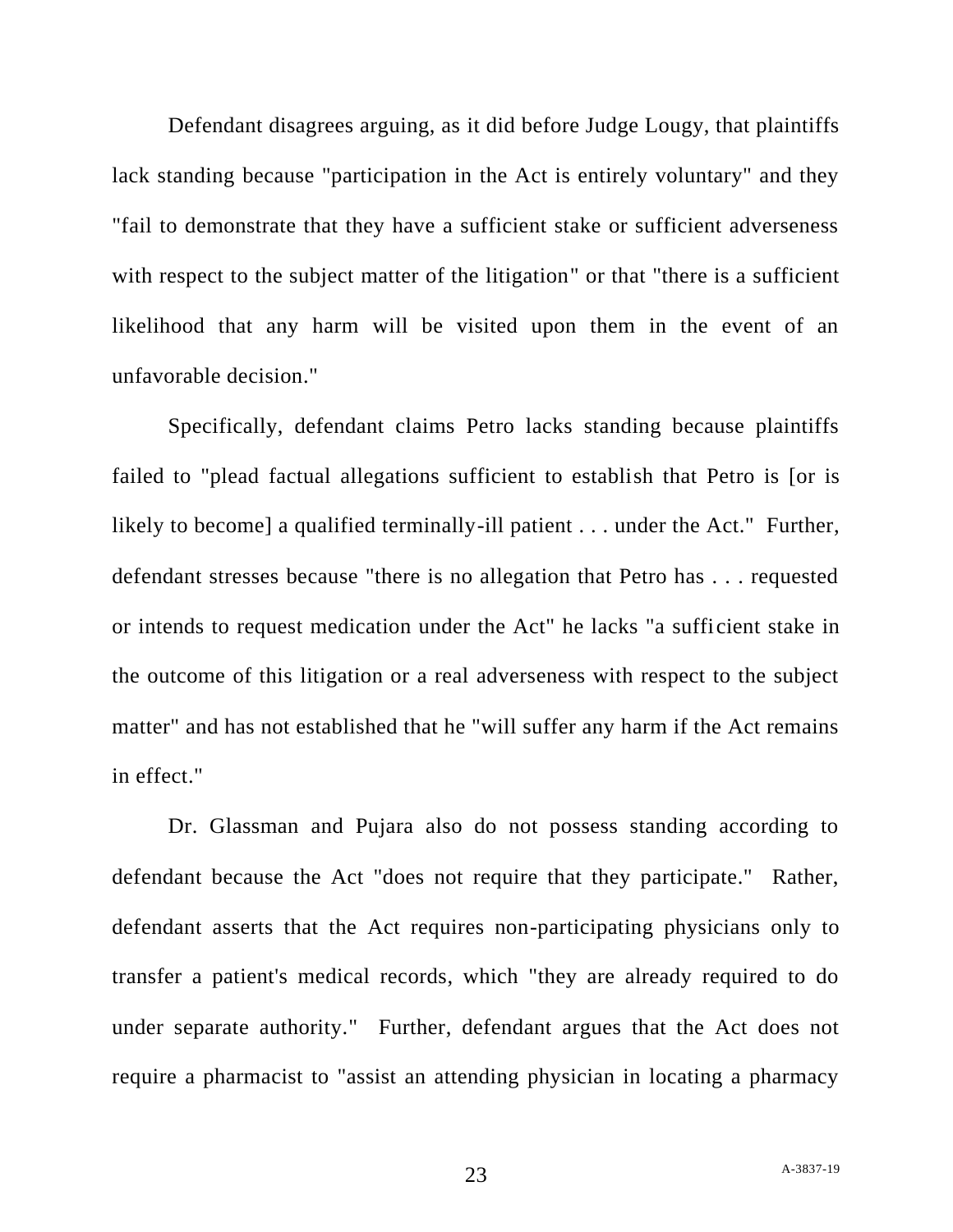able to participate in the Act." Having considered these arguments against the record and applicable legal principles we conclude Judge Lougy appropriately dismissed plaintiffs' complaint for lack of standing.

A court's decision regarding standing is a question of law subject to de novo review. Cherokee LCP Land, LLC v. City of Linden Plan. Bd., 234 N.J. 403, 414-15 (2018). "The concept of standing in a legal proceeding refers to a litigant's 'ability or entitlement to maintain an action before the court.'" N.J. Dep't of Env't Prot. v. Exxon Mobil Corp., 453 N.J. Super. 272, 291 (App. Div. 2018) (quoting People for Open Gov't v. Roberts, 397 N.J. Super. 502, 508-09 (App. Div. 2008)). "Whether a party has standing is 'a threshold justiciability determination.'" Ibid. (quoting In re Six Month Extension of N.J.A.C. 5:91-1 et seq., 372 N.J. Super. 61, 85 (App. Div. 2004)). The standing requirement cannot be waived, nor may standing be conferred by consent. Ibid.

> [S]tanding refers to a party's "ability or entitlement to maintain an action before the court." [N.J. Citizen Action v. Riviera Motel Corp., 296 N.J. Super. 402, 409 (App. Div. 1997)]. To be entitled to sue, a party must have "a sufficient stake and real adverseness with respect to the subject matter of the litigation." In re Adoption of Baby T., [160 N.J. 332, 340 (1999)]. Additionally, "[a] substantial likelihood of some harm visited upon the plaintiff in the event of an unfavorable decision is needed for the purposes of standing." Ibid. Standing has been broadly construed in New Jersey as "our courts have considered the threshold for standing to be fairly low." Reaves v.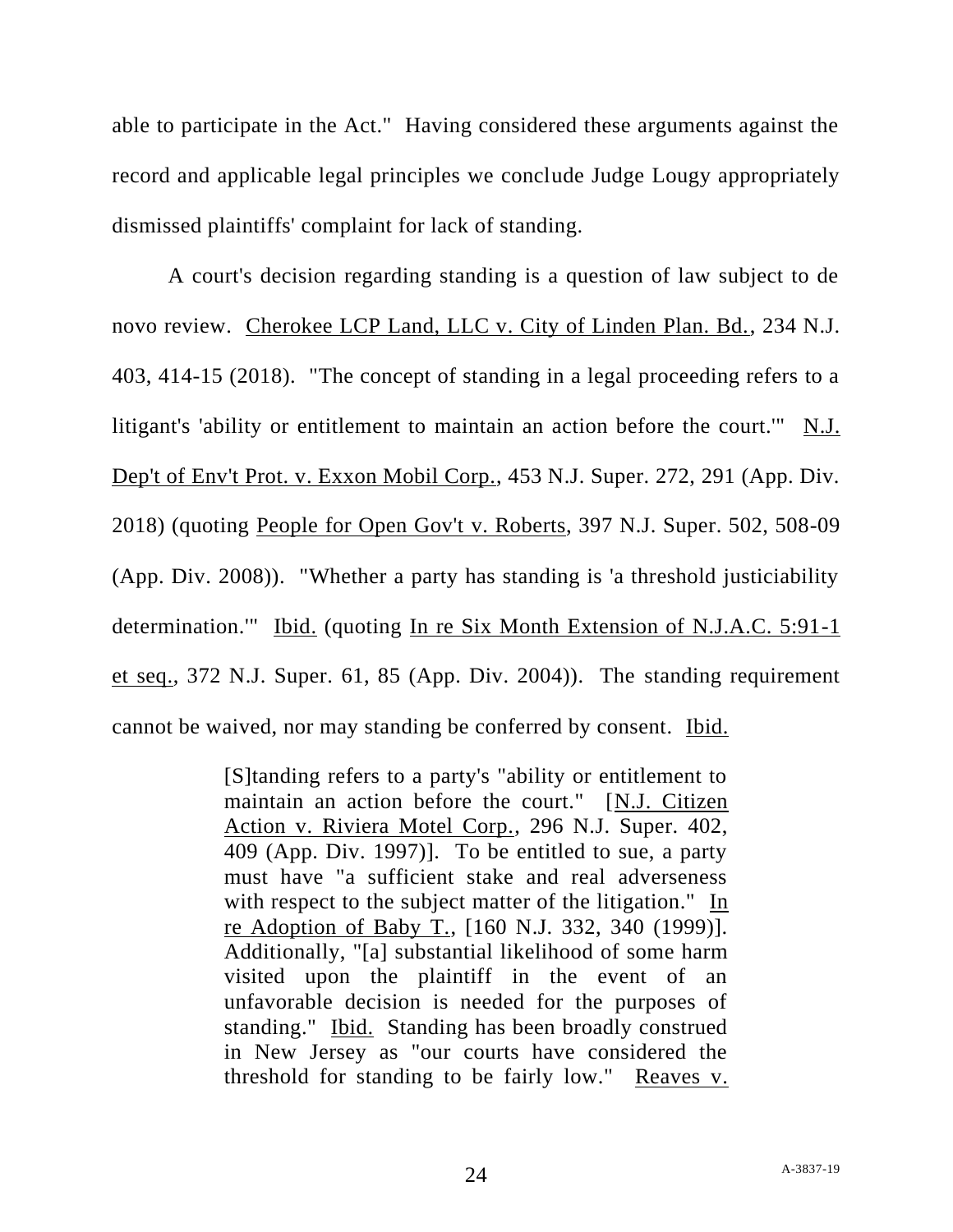Egg Harbor [Twp.], 277 N.J. Super. 360, 366 (Ch. Div. 1994).

[Triffin v. Somerset Valley Bank, 343 N.J. Super. 73, 80-81 (App. Div. 2001).]

In light of the voluntary nature of the Act as established by its express terms and operation, we find plaintiffs' standing arguments without merit. As to Dr. Glassman, we perceive no conflict between the Act's voluntary nature and the duties imposed on a physician by N.J.A.C. 13:35-6.22.

First, "[s]tatutes, when they deal with a specific issue or matter, are the controlling authority as to the proper disposition of that issue or matter. Thus, any regulation or rule which contravenes a statute is of no force, and the statute will control." Parsons ex rel. Parsons v. Mullica Twp. Bd. of Educ., 226 N.J. 297, 314 (2016) (quoting Terry v. Harris, 175 N.J. Super. 482, 496 (Law. Div. 1980)); see also Flinn v. Amboy Nat. Bank, 436 N.J. Super. 274, 293 (App. Div. 2014) ("It is well settled that 'when the provisions of the statute are clear and unambiguous, a regulation cannot amend, alter, enlarge or limit the terms of the legislative enactment.'" (quoting L. Feriozzo Concrete Co. v. Casino Reinvestment Dev. Auth., 342 N.J. Super. 237, 250-51 (App. Div. 2001))). As such, the operation of N.J.A.C. 13:35-6.22 cannot overcome the express terms of the Act specifying that "[a]ny action taken by a health care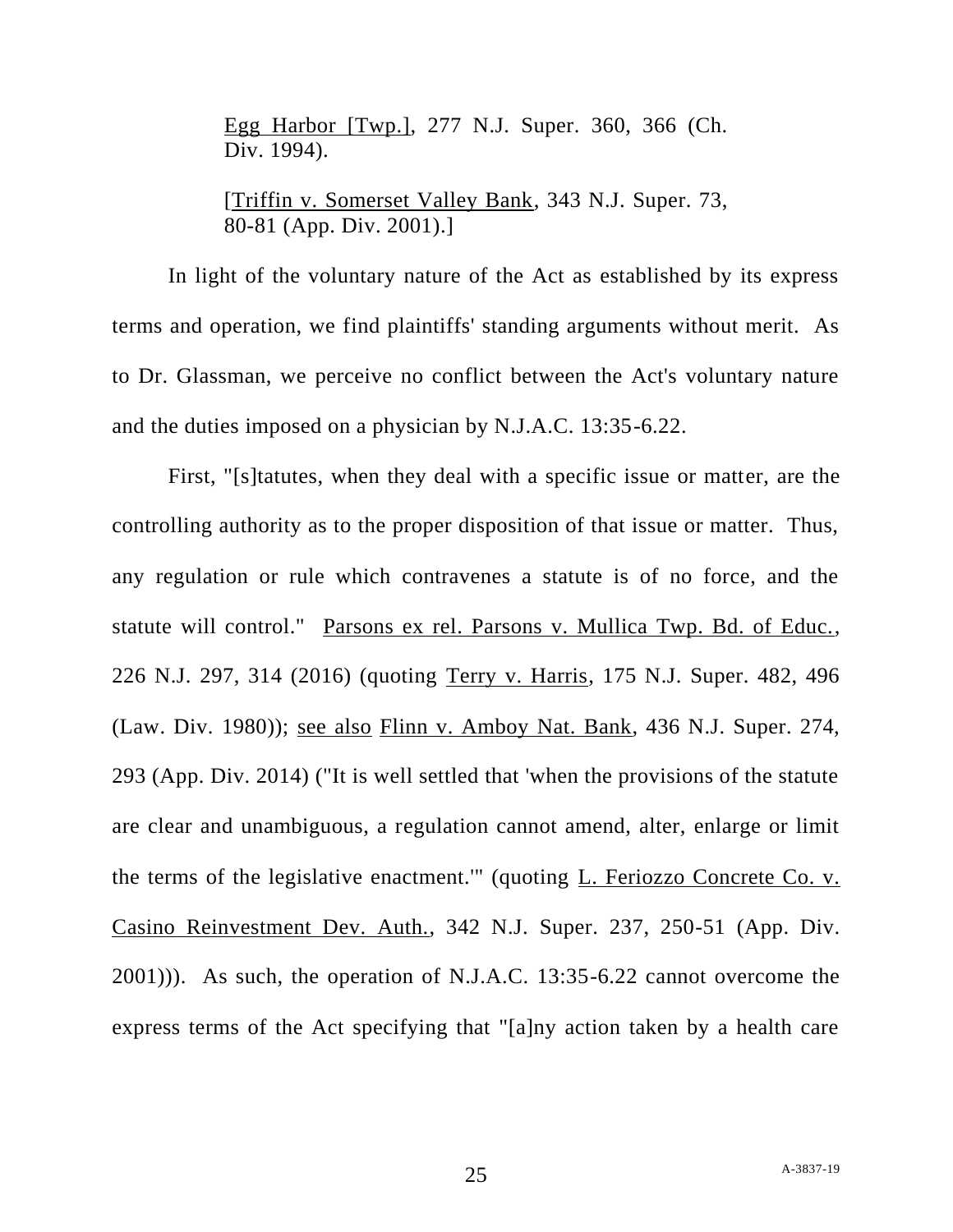professional to participate in [the Act] shall be voluntary on the part of that individual." N.J.S.A. 26:16-17(c).

Further, even if that were not the case, the Act provides that when a physician chooses not to participate, the patient should request that his or her records be transferred to a health care provider that is willing to participate. N.J.S.A. 26:16-17(c). Thus, pursuant to the Act, a physician is not required to initiate the termination of the physician-patient relationship. Rather, it is the patient's prerogative to do so. Under those circumstances, there is no conflict with N.J.A.C. 13:35-6.22.

Finally, that the Act requires non-participating physicians to transfer a patient's records upon request does not confer standing because physicians are already required to transfer patient records under separate authority. See N.J.A.C. 13:35-6.5(c); N.J.A.C. 8:43G-15.3(d). In addition, we note that plaintiffs do not argue before us that Dr. Glassman has standing based on a duty to advise patients regarding any provision of the Act, including the availability of EOLM.

We also conclude Pujara lacked standing. First, as noted, the Act expressly provides that participation by health care professionals, which includes pharmacists, "shall be voluntary." N.J.S.A. 26:16-17; see N.J.S.A. 26:16-3; N.J.S.A. 45:1-28.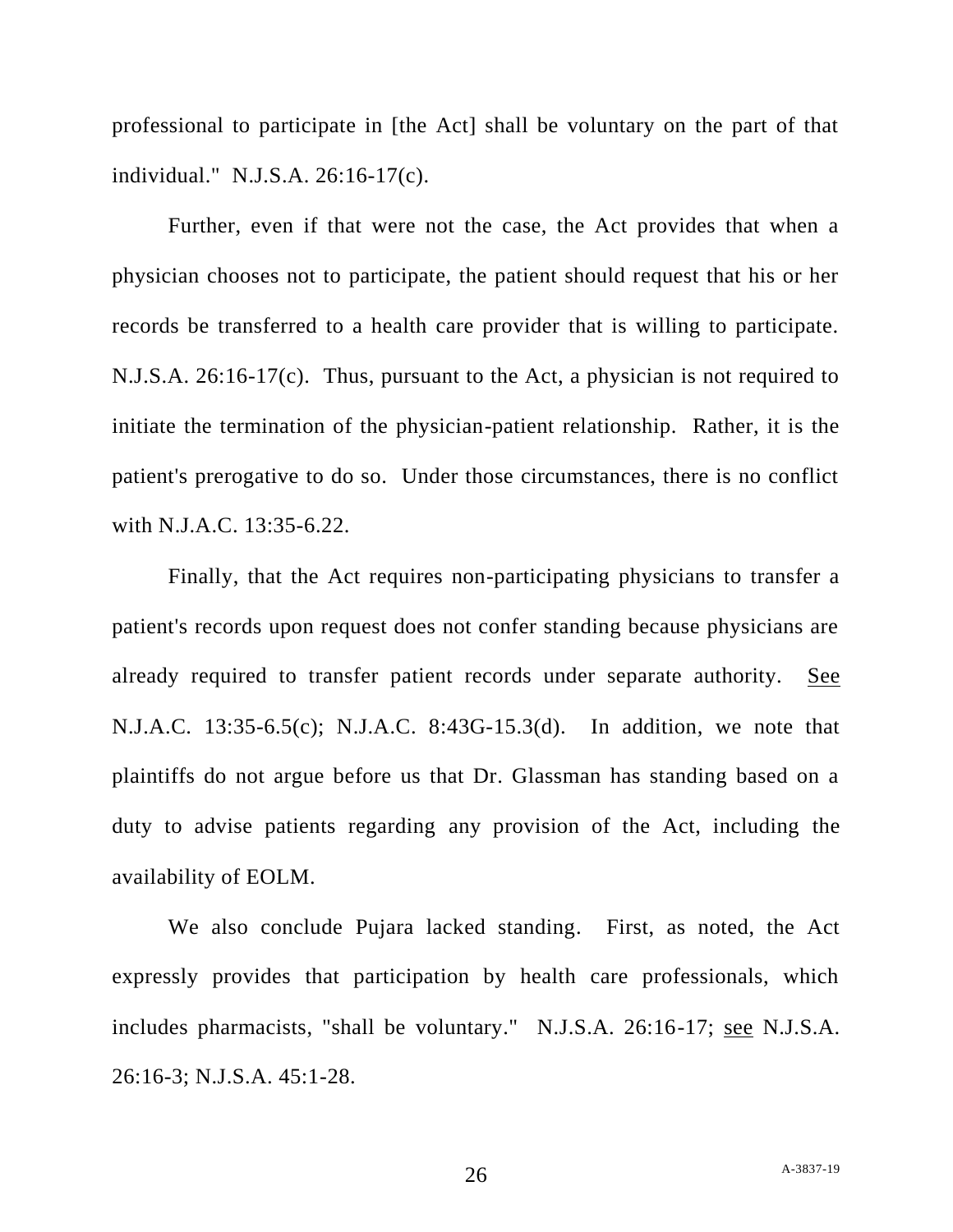Further, no conflict exists between N.J.S.A. 45:14-67.1 and the Act's voluntary nature. Indeed N.J.S.A. 45:14-67.1(b)'s requirement that "pharmacy practice site[s]" obtain an out-of-stock drug or locate a pharmacy that has the drug in stock is triggered only when "a patient presents a prescription for that drug." The Act, on the other hand, requires that the "attending physician . . . transmit the written prescription . . . to the pharmacist." N.J.S.A. 26:16-6(b). Because the Act requires a physician to transmit the prescription to the pharmacist and has no provision under which "a patient [would] present a prescription" for EOLM to a pharmacist, N.J.S.A. 26:16-6(b) does not operate to compel a pharmacist's participation in the Act.

With respect to Petro, he is a terminally ill patient who has chosen not to request EOLM. Nothing in the Act compels Petro to request or ingest the medication. Thus, no judicial decision regarding the Act will affect him.

As far as the Act's effect on all New Jersey residents, only those individuals who voluntarily elect to participate in the Act are bound by its terms. Other states that have addressed this issue have found no standing for health professionals to challenge similar types of legislation. See, e.g., People ex rel. Becerra v. Superior Ct., 29 Cal. App. 5th 486, 499 (Cal. Ct. App. 2018); Lee v. Oregon, 107 F.3d 1382, 1388 (9th Cir. 1997). In sum, plaintiffs failed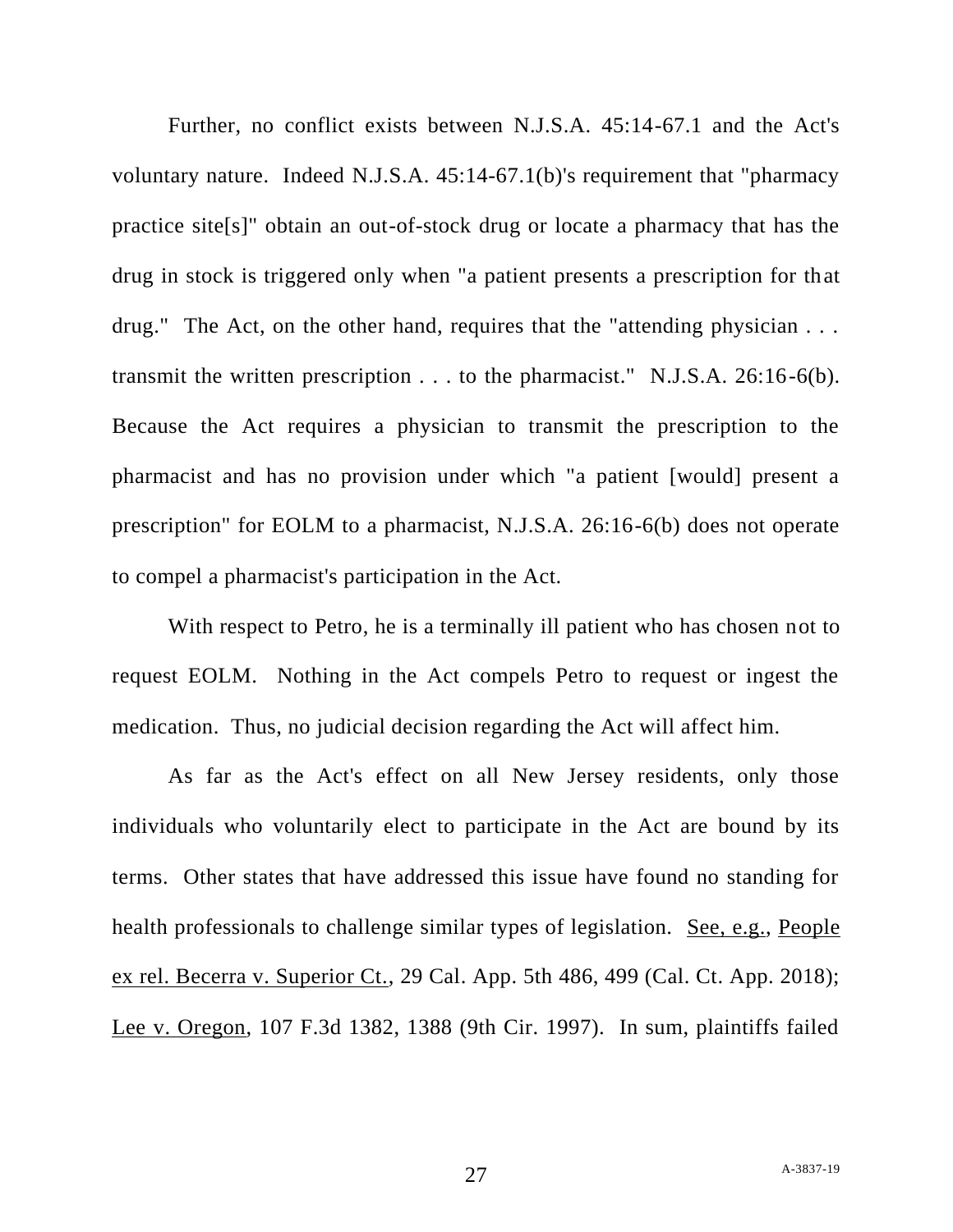to establish "a sufficient stake and real adverseness with respect to the subject matter of the litigation" to challenge the Act. In re Baby T., 160 N.J. at 340.

We also reject plaintiff's claim that under Judge Lougy's analysis, no one would possess standing to challenge the Act. Such a proposition has no support in the law or the facts. Further, even if it were true that no one has standing to challenge the Act, that fact would be insufficient to establish plaintiffs' standing.

This issue was addressed in Becerra, 29 Cal. App. 5th at 493, where the plaintiffs were individual physicians and a medical organization challenging California's "End of Life Option Act," Cal. Health & Safety Code 443-443.22 (Deering 2022), a statutory scheme similar to the Act. The Becerra court found that notwithstanding great public interest in an issue, an action cannot proceed if the plaintiff does not possess standing. Becerra, 29 Cal. App. 5th at 497-98. As the court explained:

> At oral argument, counsel for [the plaintiffs] argued that his clients must be deemed to have standing, because otherwise no one would have standing to seek a remedy for the asserted constitutional violation. They have not shown that this is so. While we need not exhaustively specify who would have standing to challenge the constitutionality of the Act, it would seem that a district attorney who believes the Act is unconstitutional and who wants to prosecute persons who participate in assisted suicide would have standing. Similarly, a hospital or professional association that seeks to penalize health care providers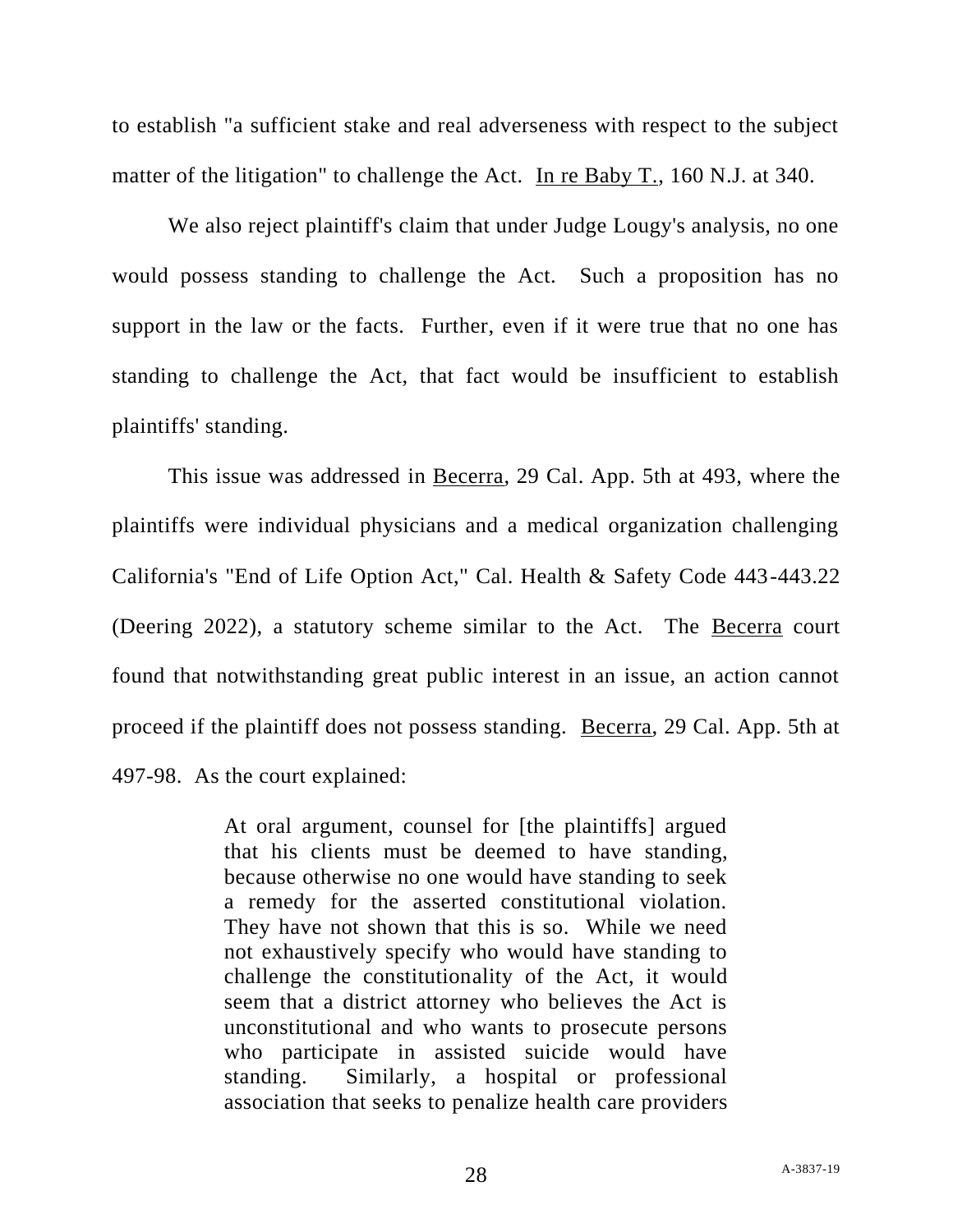under its jurisdiction who participate in assisted suicide would seem to have standing.

[Id. at 504.]

In Lee, 107 F.3d at 1388-89, the United States Court of Appeals for the Ninth Circuit addressed a similar question under Oregon's "Death with Dignity Act." There, the Circuit Court cited Valley Forge Christian College v. Americans United for Separation of Church & State, Inc., 454 U.S. 464, 489 (1982) (quoting Schlesinger v. Reservists Committee to Stop the War, 418 U.S. 208, 227 (1974)) for the proposition that "[t]he assumption that if respondents have no standing to sue, no one would have standing, is not a reason to find standing." Lee, 107 F.3d at 1389-90. Similarly, in Schlesinger, the United States Supreme Court noted that "[o]ur system of government leaves many crucial decisions to the political processes," and therefore, it is not necessary for courts to find standing where none has been established. Schlesinger, 418 U.S. at 227. Here, it is apparent that none of the plaintiffs possess standing and we are not obligated to create such status for plaintiffs when it clearly does not exist.

Clearly, there are numerous individuals or entities, who under the proper circumstances, would have standing to challenge the Act. By way of example only, and as noted in Becerra, 29 Cal. App. 5th at 504, state or county prosecutors would conceivably have standing to bring an action against health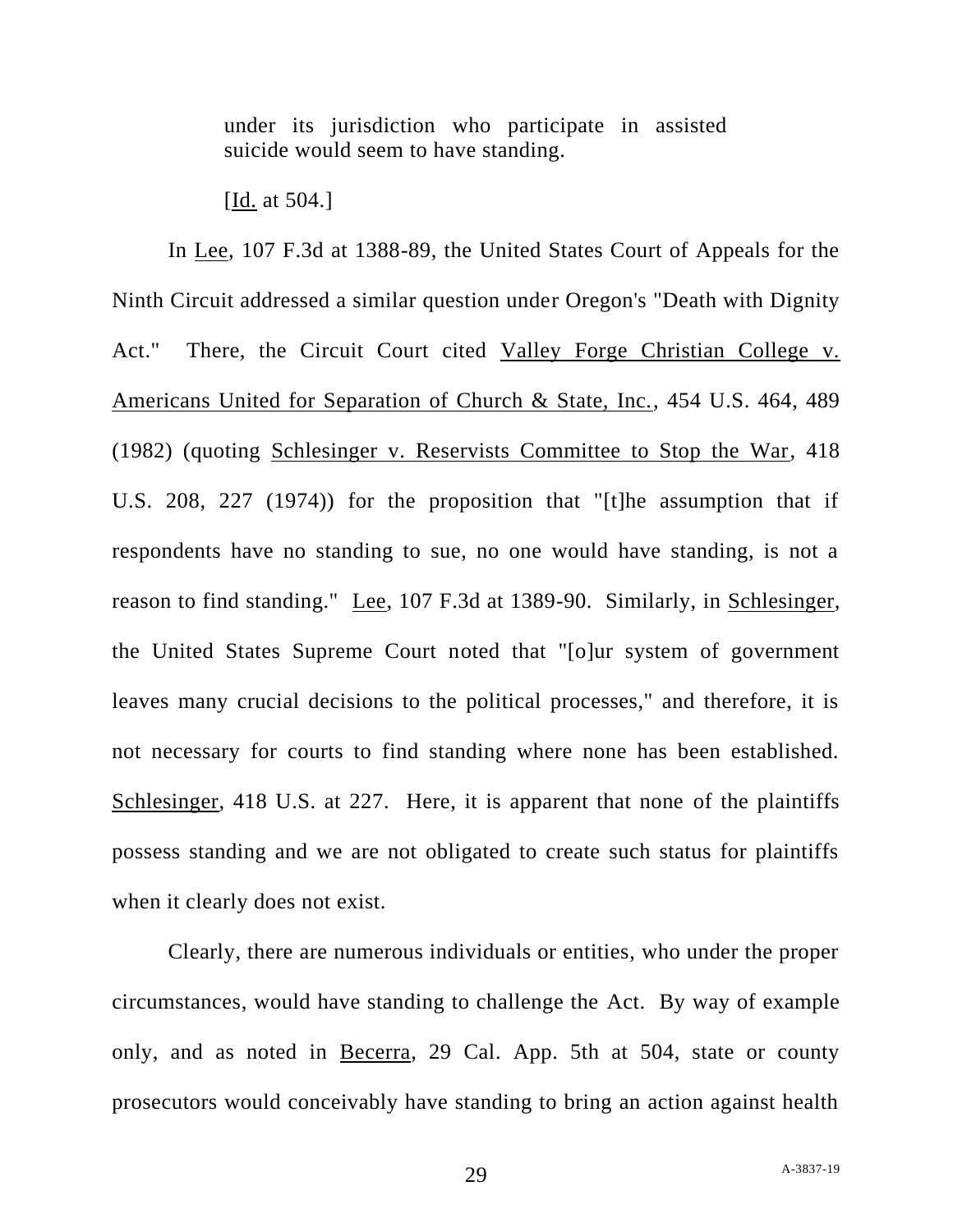professionals who fail to comply with their responsibilities and who provide EOLM without ensuring compliance with the Act. Further, individuals accused by family members or a special medical guardian of unduly influencing or coercing an individual to obtain EOLM would also have the right to challenge the Act in court as would a guardian or family member who seeks to challenge by way of declaratory judgment action or otherwise, a finding that a patient has the capacity to request EOLM.

#### III.

As we have determined plaintiffs lacked standing to challenge the Act, we could conclude our appellate review is completed. See In re Baby T., 160 N.J. at 342 (declining to address substantive issues due to lack of standing). We elect not to proceed in that fashion in order to provide a thorough discussion of the issues in the event of further proceedings, and because plaintiffs' arguments are of a constitutional dimension that effectively challenge the care of terminally ill patients. See e.g., Loigman v. Twp. Comm., 297 N.J. Super. 287, 300 (App. Div. 1997) ("Although our disposition of the standing issue is in a sense determinative, because of the nature and course of the proceedings below some additional comment is warranted."). Under such circumstances, we deem it appropriate to address plaintiffs'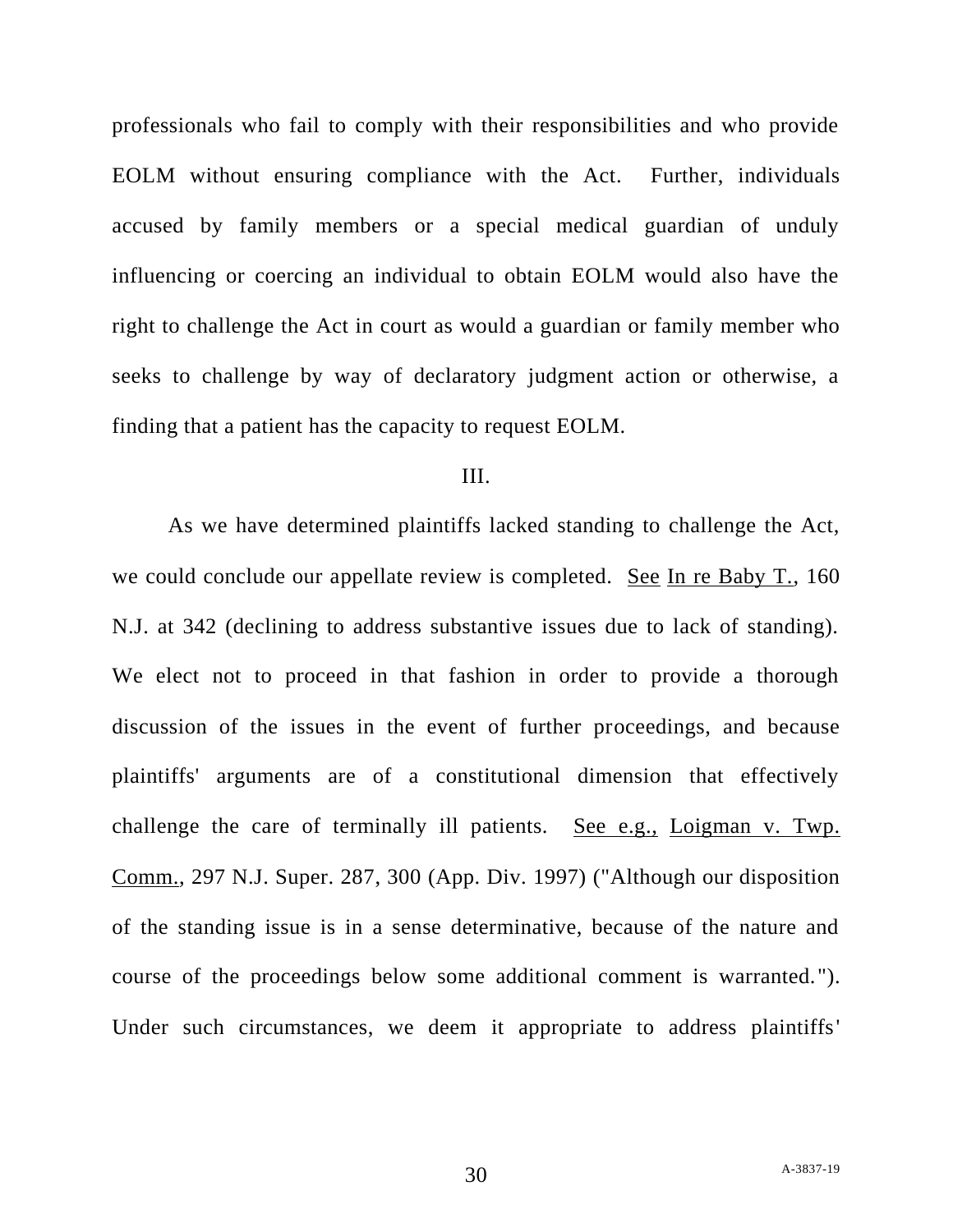remaining challenges on the merits, beginning with their constitutional challenges to the Act, which we find unpersuasive.

We review a trial court's order to grant or deny a motion to dismiss pursuant to Rule 4:6-2(e) de novo. See Dimitrakopoulos v. Borrus, Goldin, Foley, Vignuolo, Hyman & Stahl, P.C., 237 N.J. 91, 108 (2019). Our review "is limited to examining the legal sufficiency of the facts alleged on the face of the complaint," and we do not consider plaintiffs' ability to prove their allegations. Wreden v. Twp. of Lafayette, 436 N.J. Super. 117, 124-125 (App. Div. 2014) (quoting Printing Mart-Morristown v. Sharp Elecs. Corp., 116 N.J. 739, 746 (1989)).

We afford plaintiffs "every reasonable inference of fact" and "search<sup>[]</sup> the complaint in depth and with liberality to ascertain whether the fundament of a cause of action may be gleaned even from an obscure statement of claim." Major v. Maguire, 224 N.J. 1, 26 (2016) (quoting Printing Mart-Morristown, 116 N.J. at 746). If we are able to do so, "the complaint should survive this preliminary stage." Wreden, 436 N.J. Super. at 125.

"[W]henever a challenge is raised to the constitutionality of a statute, there is a strong presumption that the statute is constitutional." State v. Muhammad, 145 N.J. 23, 41 (1996). "Even where a statute's constitutionality is 'fairly debatable, courts will uphold' the law." State v. Lenihan, 219 N.J.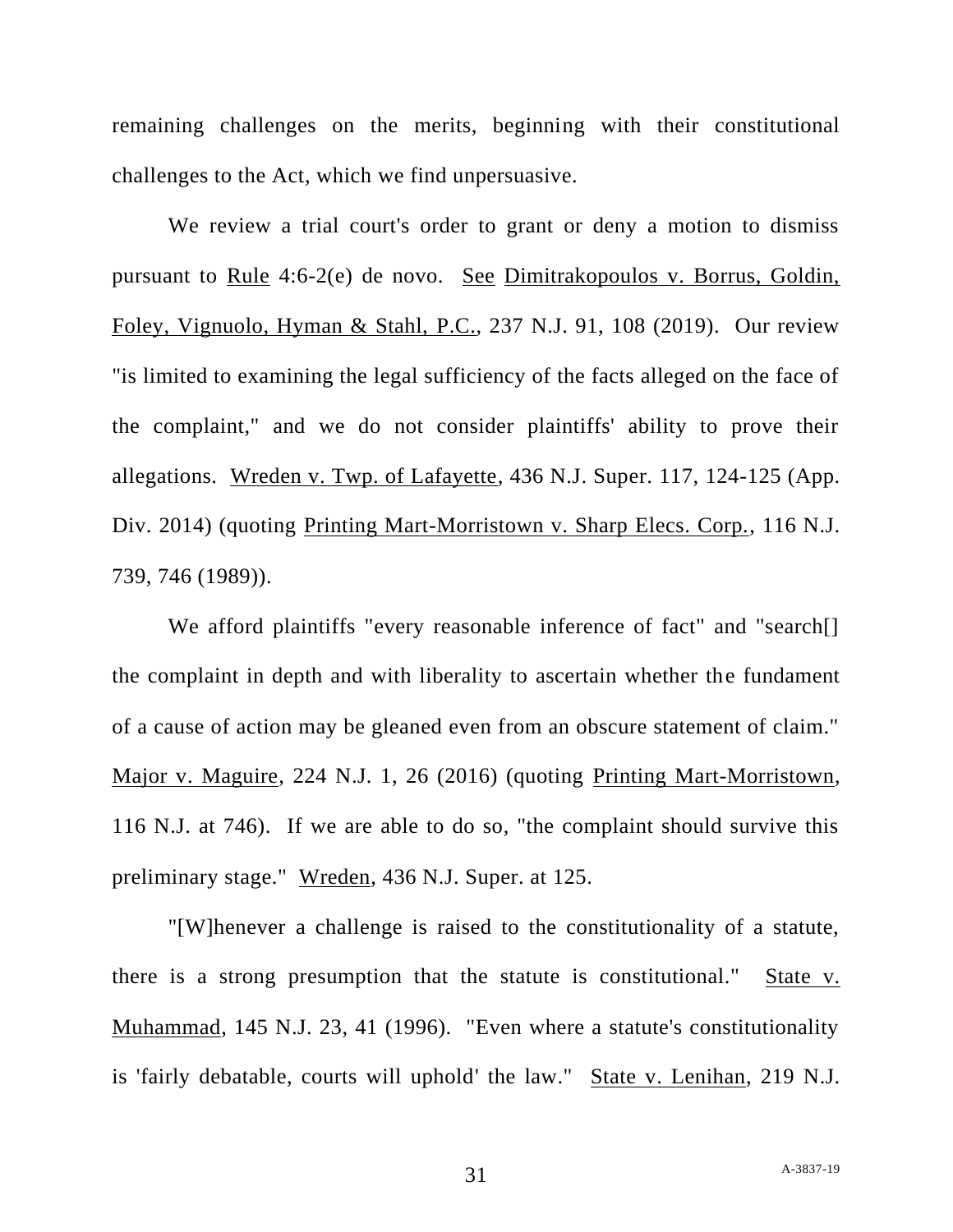251, 266 (2014) (quoting Newark Superior Officers Ass'n v. City of Newark, 98 N.J. 212, 227 (1985)).

# A. Single Object Rule

Plaintiffs contend that the Act is unconstitutional because its title is "deceptive and misleading." Specifically, they argue that the Act's title "fails the object in title test" because an "ordinary reader" would not understand the term "dying" as used in the Act's title to refer to "people with a life expectancy of 'six months or less.'" Further, they claim "the Act contradicts itself" because it states it "shall not be construed to authorize . . . any act that constitutes assisted suicide" while "re-defining assisted suicide to not include the provision of poison."

Dore elaborates on the argument. She claims that the term "medical aid in dying" is misleading because it does not indicate to the "ordinary reader" that "euthanasia . . . is allowed." She also argues that the Act's title is deceptive because it "gives no hint as to the Act's required falsification of death certificates," in apparent reference to a section of the Department of Health website recommending that when a terminally ill patient dies after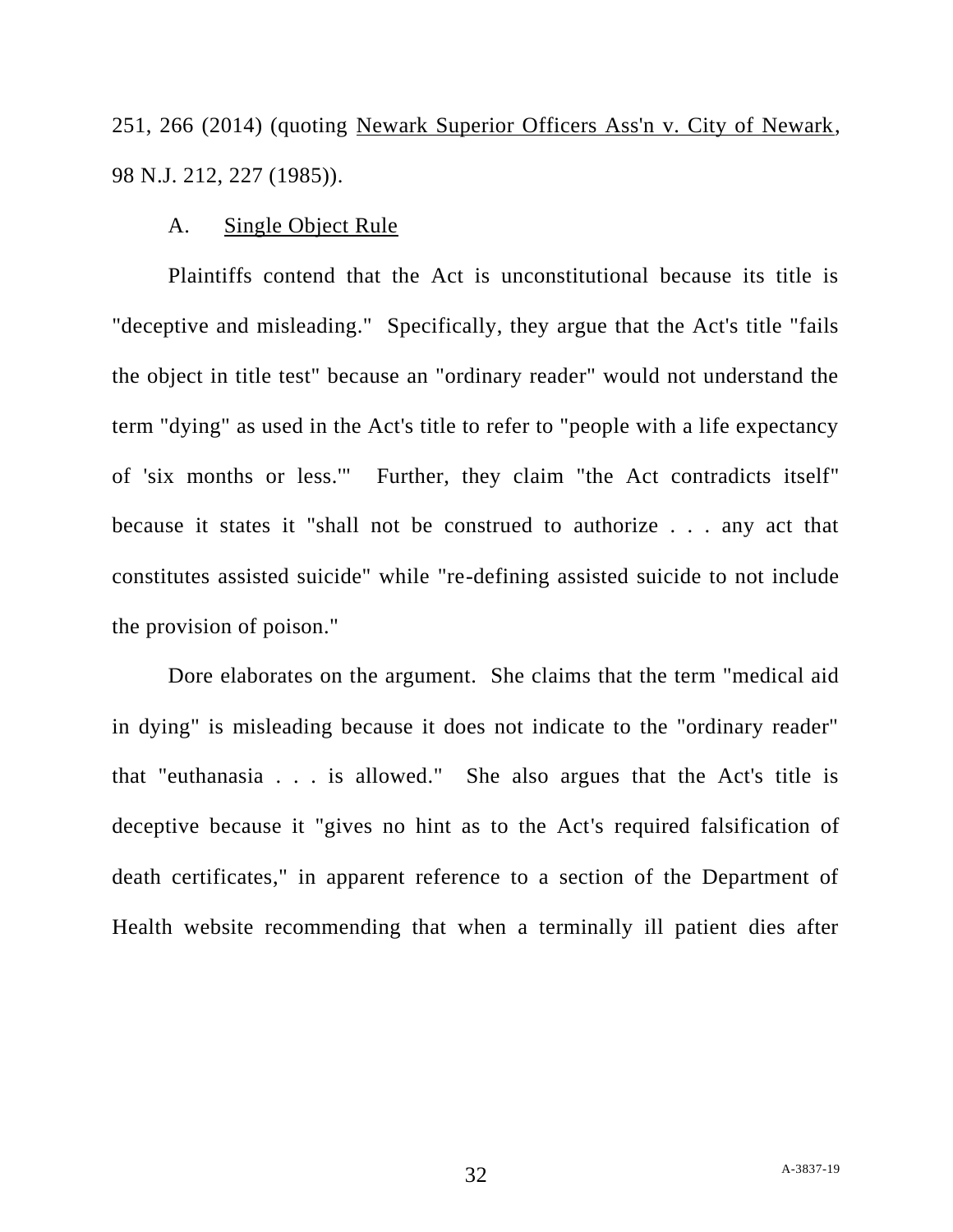ingesting EOLM, health care providers should record the underlying terminal disease as the cause of death and mark the manner of death as natural.<sup>3</sup>

Defendant argues that plaintiffs' contentions regarding the Act's title are procedurally and substantively without merit. Procedurally, defendant claims plaintiffs' arguments regarding the "single object rule" are improper because they never raised them in their complaints. Instead, defendant asserts that the point was raised below only by Dore, and that "[n]ormally an amicus is precluded from raising new issues."

Substantively, defendant argues the Act satisfies the "single object rule" because the Act's title "accurately recites the intended purpose for which [it] was passed" and the Act "embraces a single purpose." Further, defendant asserts the "Act does not contradict itself" arguing "the Legislature reasonably distinguished requests for medical aid in dying from the criminal offense of aiding a suicide."

As an initial matter, we agree with defendant that plaintiffs' arguments pertaining to the single object rule are procedurally deficient. Indeed, plaintiffs never presented to the trial court any argument regarding the single object rule, as that issue was raised by Dore only. See Bethlehem Twp. Bd. of

<sup>&</sup>lt;sup>3</sup> New Jersey Medical Aid in Dying for the Terminally Ill Act Frequently Asked Questions, N.J. Dep't of Health,

https://www.nj.gov/health/advancedirective/documents/maid/MAID\_FAQ.pdf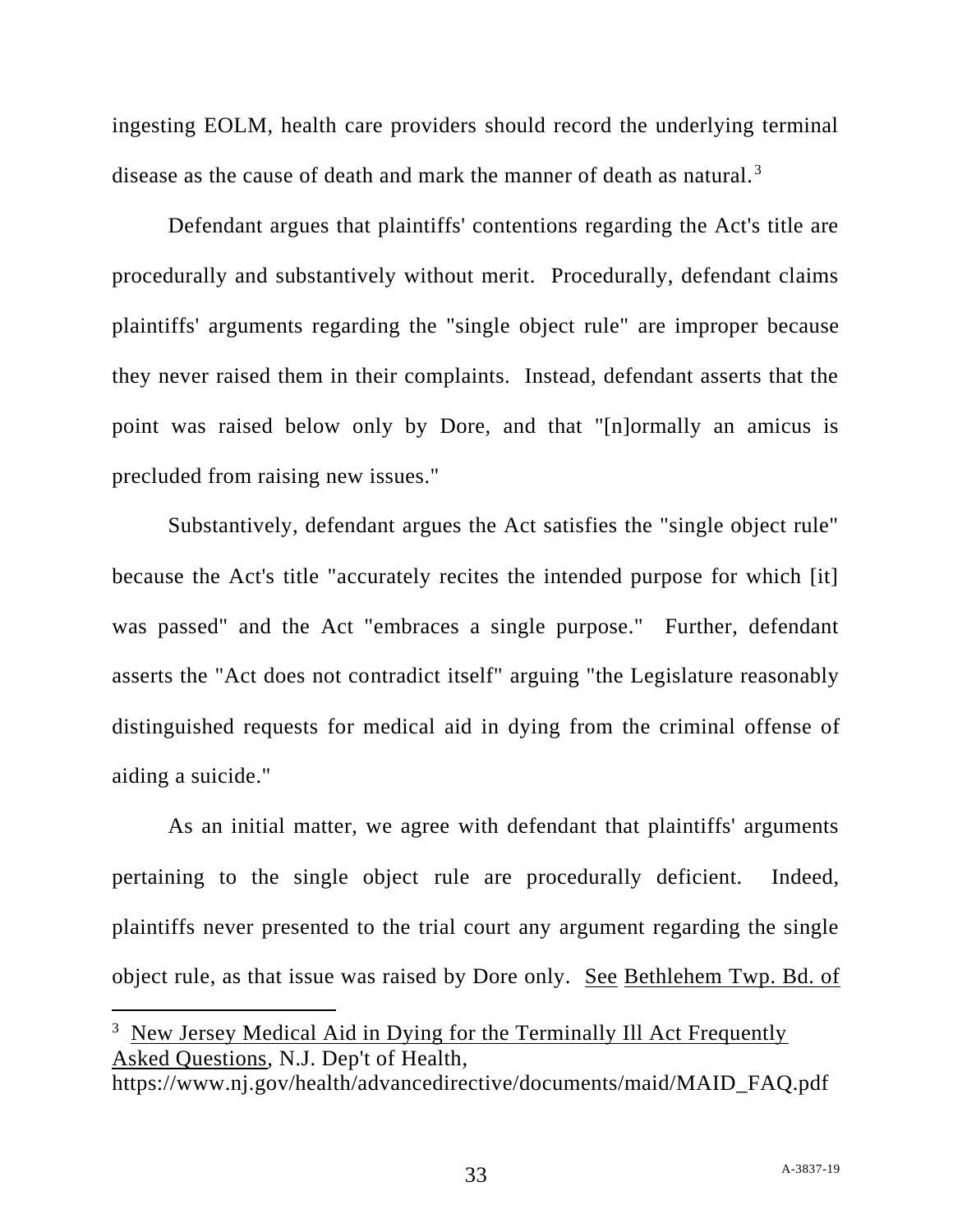Educ. v. Bethlehem Twp. Educ. Ass'n, 91 N.J. 38, 48-49 (1982) ("[A]s a general rule an amicus curiae . . . cannot raise issues not raised by the parties."). As such, we could decline to address it. See ibid. Again, in the interest of completeness and because of the significance of the issues raised by the parties, we address the argument on the merits.

The New Jersey Constitution, Article 4, Section 7, Paragraph 4, sets forth the "single object rule" as follows:

> To avoid improper influences which may result from intermixing in one and the same act such things as have no proper relation to each other, every law shall embrace but one object, and that shall be expressed in the title. This paragraph shall not invalidate any law adopting or enacting a compilation, consolidation, revision, or rearrangement of all or parts of the statutory law.

"[T]he purpose of the single object rule is to ensure relatedness among the components of legislative acts." Cambria v. Soaries, 169 N.J. 1, 11 (2001). It is intended to prevent "'"the intermixing in one and the same act [of] such things as have no proper relation to each other;" or matters which are "uncertain, misleading or deceptive."" Ibid. (alteration in original) (quoting N.J. Ass'n on Corr. v. Lan, 80 N.J. 199, 212, (1979)).

> All that is required [by the single object rule] is that the act should not include legislation so incongruous that it could not, by any fair intendment, be considered germane to one general subject. The subject may be as comprehensive as the [L]egislature chooses to make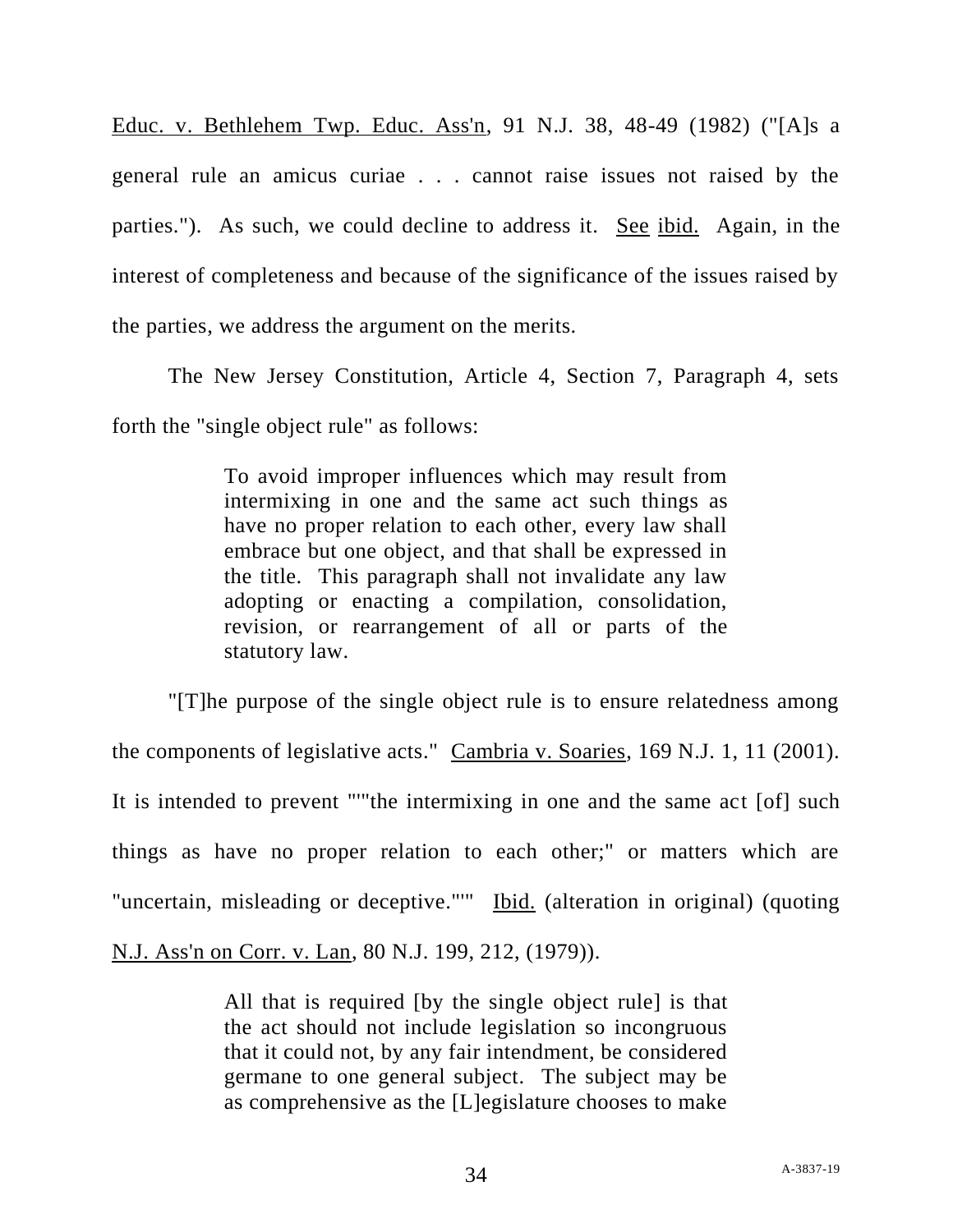it, provided it constitutes, in the constitutional sense, a single subject, and not several.

[Ibid. (quoting N.J. Ass'n on Corr.,  $80$  N.J. at 215).]

Nevertheless, "[t]he mere fact that the object of the legislation might have been expressed more specifically in its title affords no ground for declaring it void, so long as that title fairly points out the general purpose sought to be accomplished thereby." State v. Guida, 119 N.J.L. 464, 465-66 (1938) (quoting Pub. Serv. Elec. & Gas Co. v. City of Camden, 118 N.J.L. 245 (1937)). The title of the legislation should not be "deceptive," but rather, should be "intelligible to the ordinary reader." Ibid.

A court "must infer the Legislature's intent from the statute's plain meaning" and cannot "rewrite a plainly-written enactment of the Legislature nor presume that the Legislature intended something other than that expressed by way of the plain language." O'Connell v. State, 171 N.J. 484, 488 (2002). It is not necessary to delve "deeper than the act's literal terms to divine the Legislature's intent." Ibid.

Here, nothing about the Act's title or structure violates the single object rule. It serves a single purpose to which each of its components are sufficiently related and the Act's title clearly expresses its purpose.

Plaintiffs' and Dore's arguments to the contrary are without merit. First, the Legislature's use of the word "dying" in the Act's title is not misleading and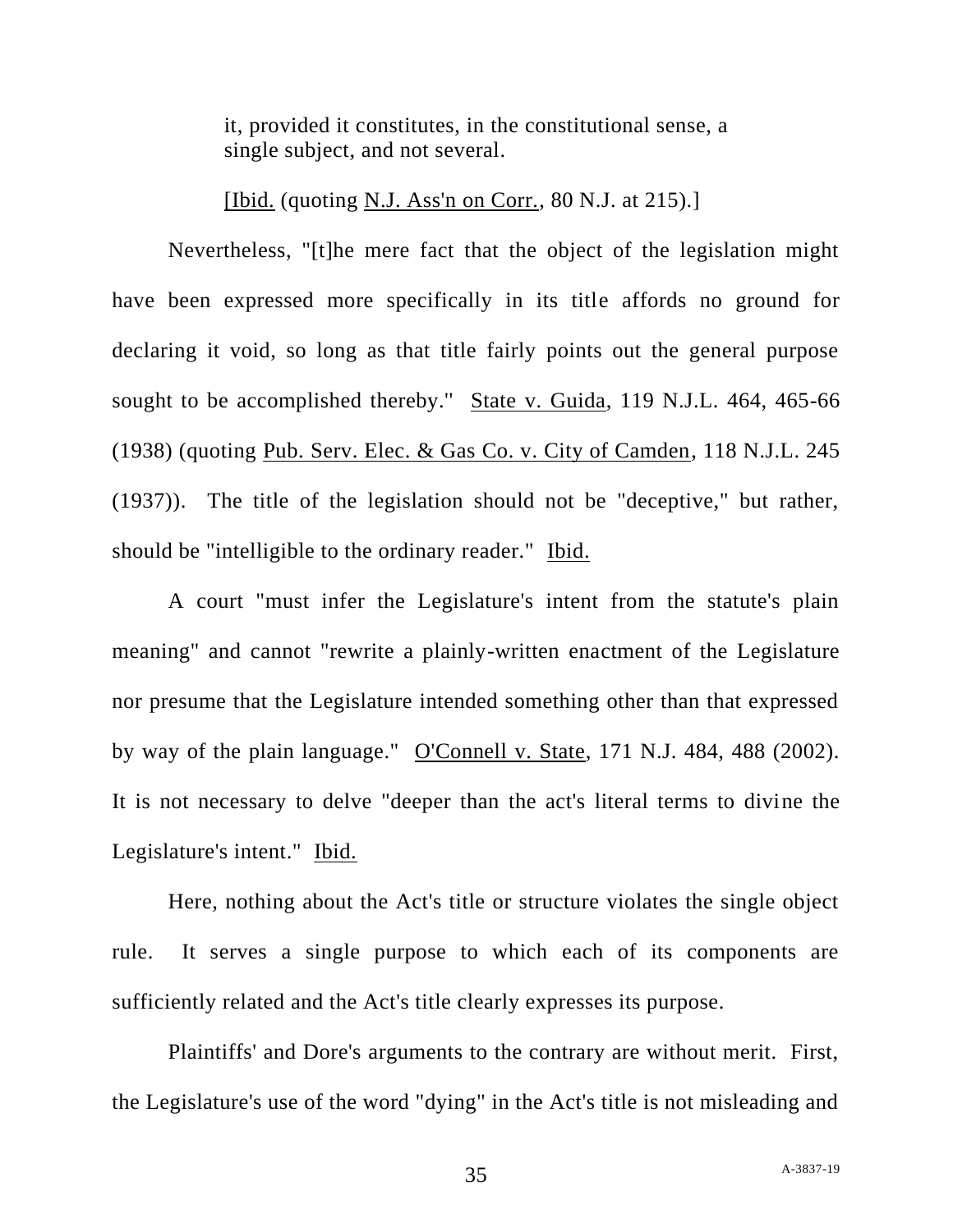certainly does not render the Act unconstitutional. The Merriam-Webster definition of dying, is "approaching death; gradually ceasing to be; having reached an advanced or ultimate stage of decay or disuse; or occurring at the time of death." Dying, Merriam-Webster.com, https://www.merriamwebster.com/dictionary/dying (last visited Mar. 8, 2022). Thus, approaching death, even if it is within six months, is a reasonable interpretation of the term "dying."

Second, we disagree that the Act's terms are in any way contradictory. Although N.J.S.A. 2C:11-6 makes it a criminal offense to purposely aid another to commit suicide, the Legislature specifically carved out an exception in that statute for actions taken pursuant to the Act. Thus, the Legislature has made a clear determination that while assisting in a suicide is a crime, the provision of EOLM shall not be considered as such a criminal offense.

Finally, that the Act's title does not reference the Department of Health's recommendation that the manner of death of patients who ingest EOLM should be marked as "natural" on death certificates does not violate the single object rule. First, that provision is not contained in the Act. As such, the single object rule, which pertains to the title and content of legislation, clearly does not support Dore's contention. Further, Dore cites to no authority, nor have we identified any, requiring that an Act's title reference each of its components.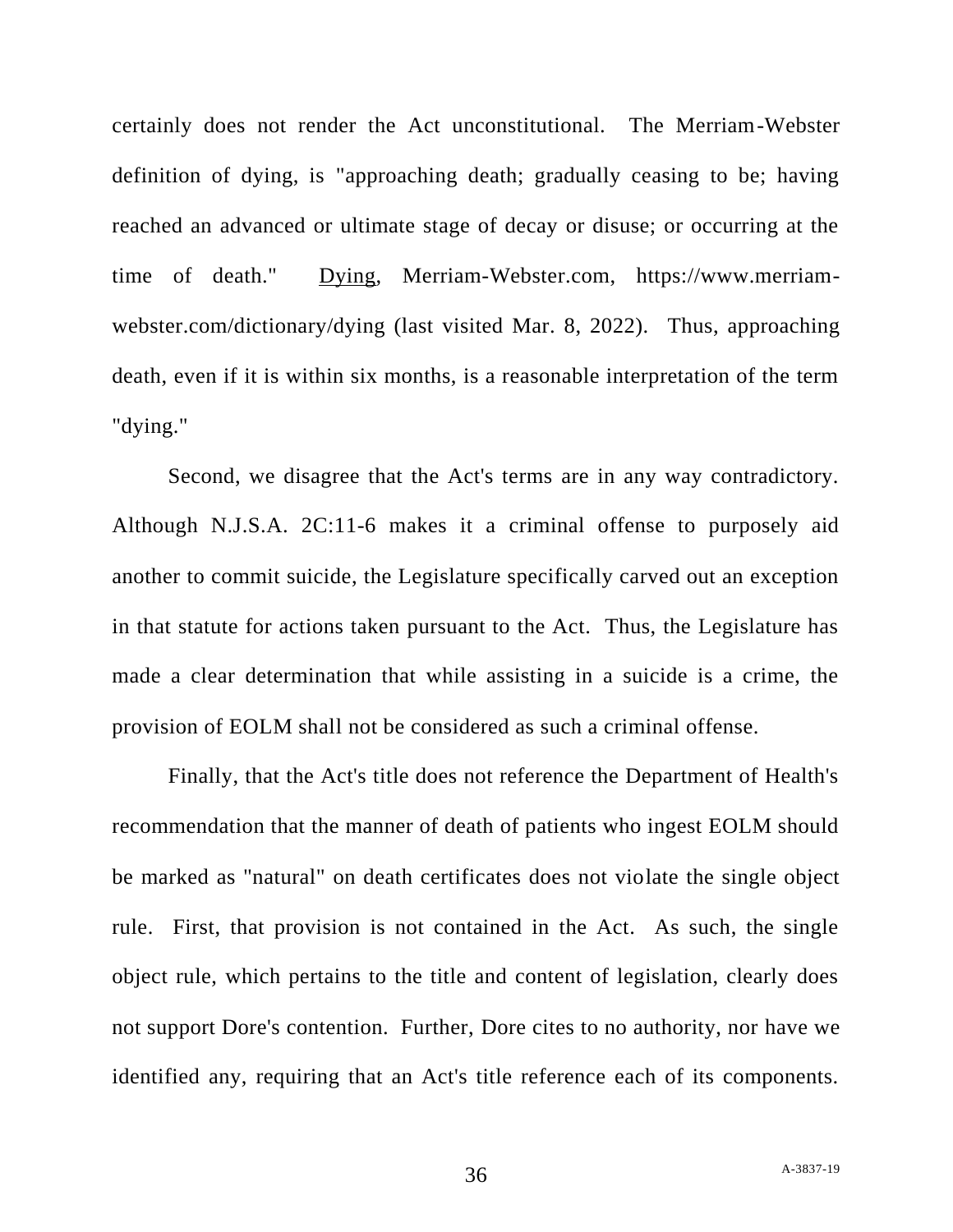See Guida, 119 N.J.L. at 465-66. Such a rule would be logistically implausible and serve no meaningful purpose.

# B. The Right to Enjoy and Defend Life

Plaintiffs also argue that the Act violates their right to "enjoy[] and defend[] life" established by the New Jersey Constitution based on the possibility that patients may be coerced to obtain and ingest EOLM and physicians and pharmacists may be required to participate in the Act. Defendant disagrees, asserting the Constitution protects the right of each individual to enjoy and defend his or her own life, rather than the lives of other people. Further, defendant claims even if the Constitution does confer such a right, the Act would not violate it due to the Act's voluntary nature.

The New Jersey Constitution provides:

All persons are by nature free and independent, and have certain natural and unalienable rights, among which are those of enjoying and defending life and liberty, of acquiring, possessing, and protecting property, and of pursuing and obtaining safety and happiness.

[N.J. Const. art. I, ¶ 1.]

Here, the Act does not violate the constitutional right to enjoy and defend life. Participation in the Act, as noted, is fully voluntary for terminally ill patients as well as health care providers. The Act, therefore, does not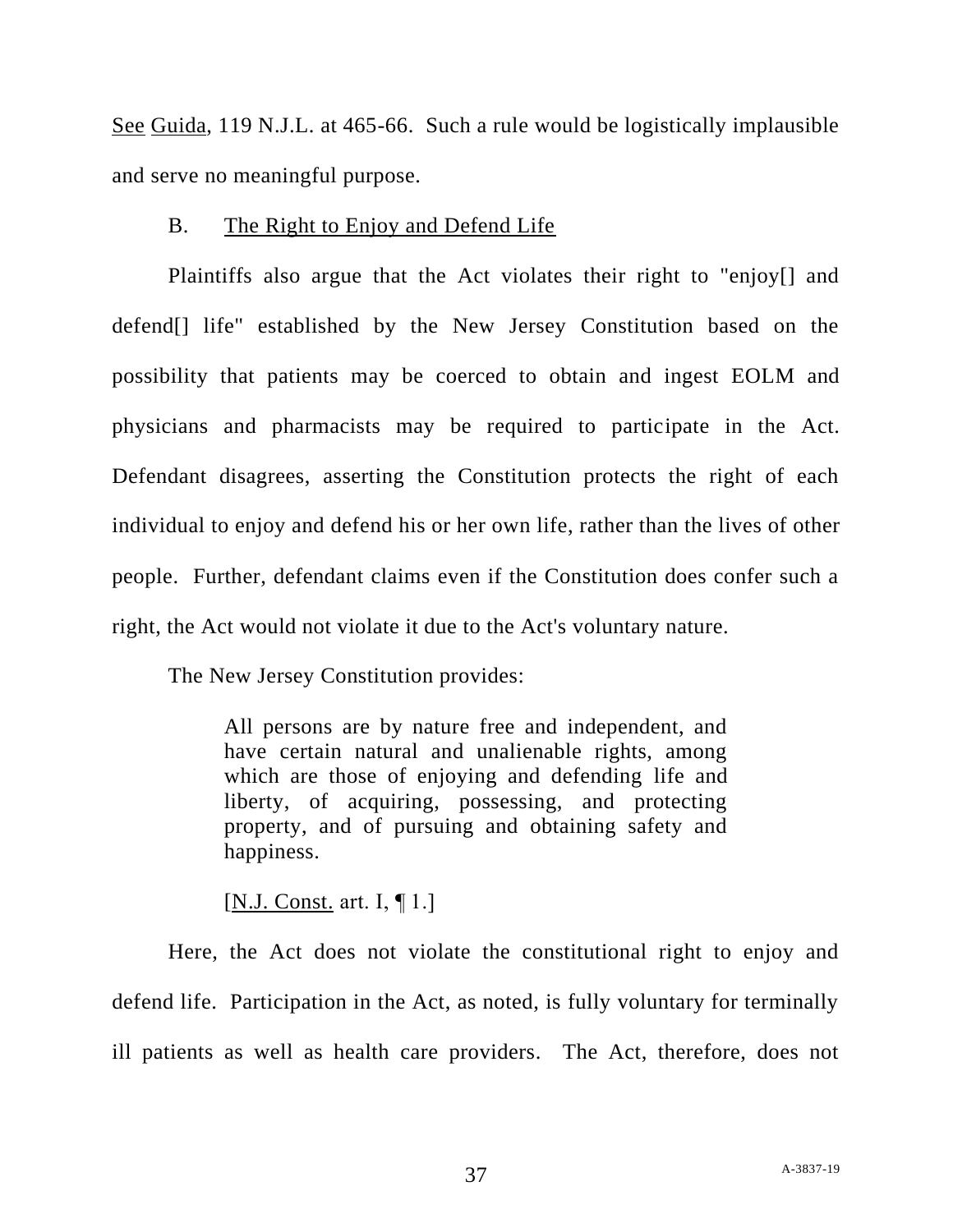interfere with patients' right to enjoy and defend their lives, nor does it interfere with health care providers' ability to defend the lives of their patients.

### C. Free Exercise Clause

In various sections of their brief, plaintiffs reference that the Act violates their religious beliefs. Specifically, they contend that Judge Lougy found the Act to have an "insignificant impact" on their "religious rights" in concluding they lacked standing. Further, they claim the Act's requirements that physicians transfer a patient's records upon request and pharmacists refer patients to a pharmacy that will provide EOLM, "violates the very fundaments of [their] religious beliefs."

We first note that plaintiffs did not expressly argue that the Act violates their rights under the Free Exercise Clause of the United States Constitution or mention their religious rights in their point headings. As such, we could decline to address their arguments. See N.J. Dep't of Envtl. Prot. v. Alloway Twp., 438 N.J. Super. 501, 505 n.2 (App. Div. 2015) ("An issue that is not briefed is deemed waived upon appeal."); Almog v. Israel Travel Advisory Serv., Inc., 298 N.J. Super. 145 (App. Div. 1997) (addressing on appeal only "arguments properly made under appropriate point headings"). Again, due to the constitutional import of plaintiffs' contentions, and in the interest of completeness, we address and reject plaintiffs' arguments on the merits.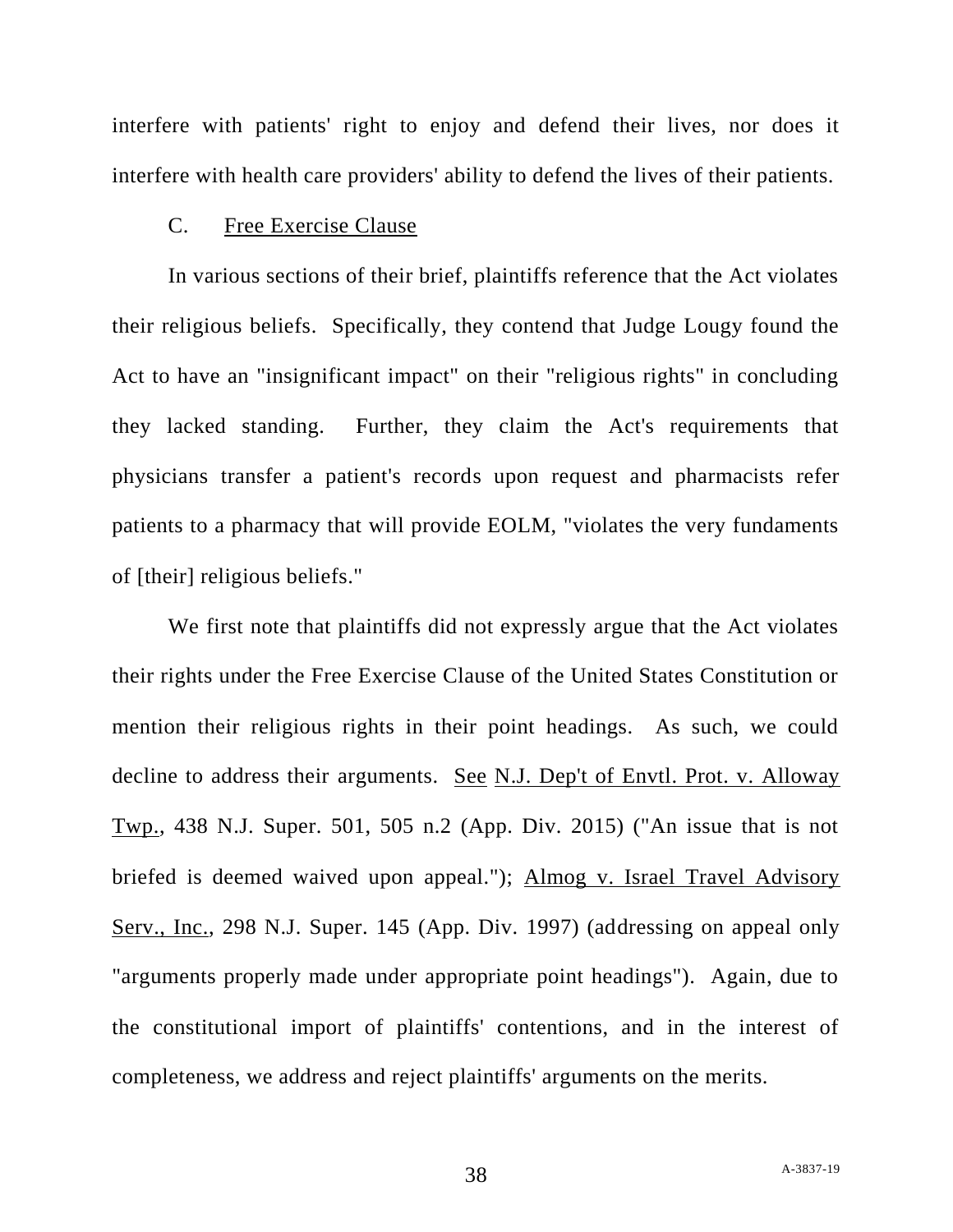The Free Exercise Clause contained in the First Amendment of the United States Constitution secures "religious liberty in the individual by prohibiting any invasions thereof by civil authority." S. Jersey Catholic Sch. Teachers' Org. v. St. Teresa of the Infant Jesus Church Elementary Sch., 150 N.J. 575, 593 (1997) (quoting School Dist. v. Schempp, 374 U.S. 203, 223 (1963)). It protects both the "freedom to believe," which "is absolute," and the "freedom to act," which is "subject to regulation for the protection of society." Id. at 594 (quoting Cantwell v. Connecticut, 310 U.S. 296, 303-04 (1940)).

Thus, the Supreme Court has held that "the right of free exercise does not relieve an individual of the obligation to comply with a 'valid and neutral law of general applicability on the ground that the law proscribes (or prescribes) conduct that his religion prescribes (or proscribes).'" Emp. Div., Dep't of Hum. Res. v. Smith, 494 U.S. 872, 879 (1990) (quoting United States v. Lee, 455 U.S. 252, 263 n.3 (1982) (Stevens, J., concurring)). Therefore, the Free Exercise Clause does not require a law that is generally applicable, "not intended to regulate religious conduct or belief," and which "incidentally burdens the free exercise of religion" to satisfy a strict scrutiny analysis. S. Jersey Catholic Sch. Teachers Org., 150 N.J. at 597. Instead, under such circumstances rational basis analysis applies, which is satisfied when legislation is "rationally related to a legitimate government objective."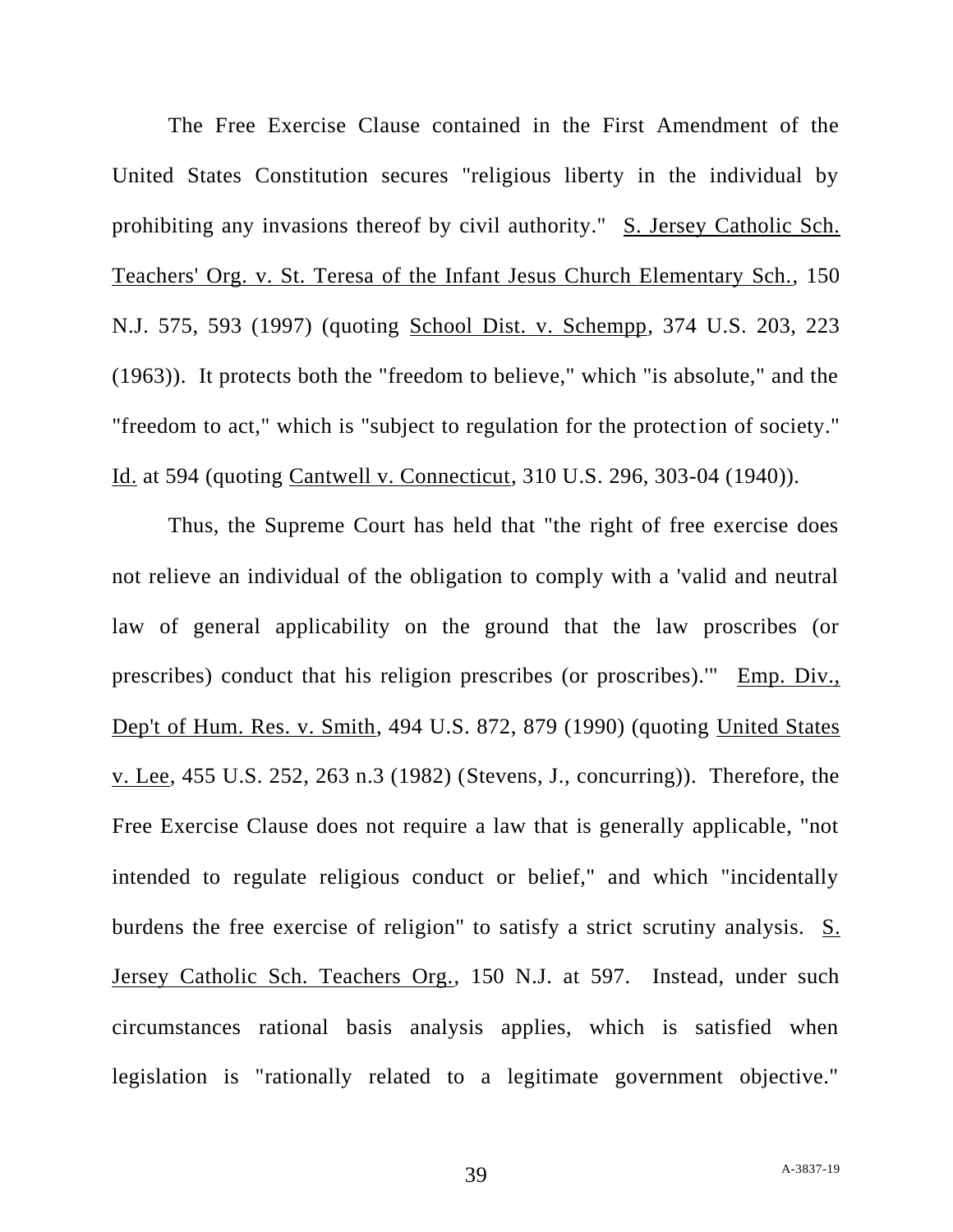Tenafly Eruv Ass'n, Inc. v. Borough of Tenafly, 309 F.3d 144, 165 n.24 (3d Cir. 2002).

Here, the Act represents a neutral law of general applicability which imposes, at worst, an incidental burden on plaintiffs. Under such circumstances, the Act must only satisfy a rational basis analysis. We conclude the Act meets that standard as it is clearly rationally related to the legitimate purpose of promoting the safe and legal means for a terminally ill patient to choose to end his or her life.

Further, plaintiffs have not established that the Act burdens their religious beliefs. As noted, the only action required of a physician who decides to not voluntarily participate in the Act is the relatively administrative task of transferring the patient's records to another health care professional who is willing to comply with the Act. Dr. Glassman has not cited any religious tenet impacted by that requirement. Further, and as noted, nothing in the Act compels pharmacists to participate in any manner.

# IV.

In the balance of their briefs, plaintiffs and Dore raise a series of policybased arguments. They contend the Act's safeguards are illusory and plaintiffs claim "it actually permits the non-voluntary murder of [New Jersey] residents." In support, plaintiffs assert that once EOLM is provided to a patient "the Act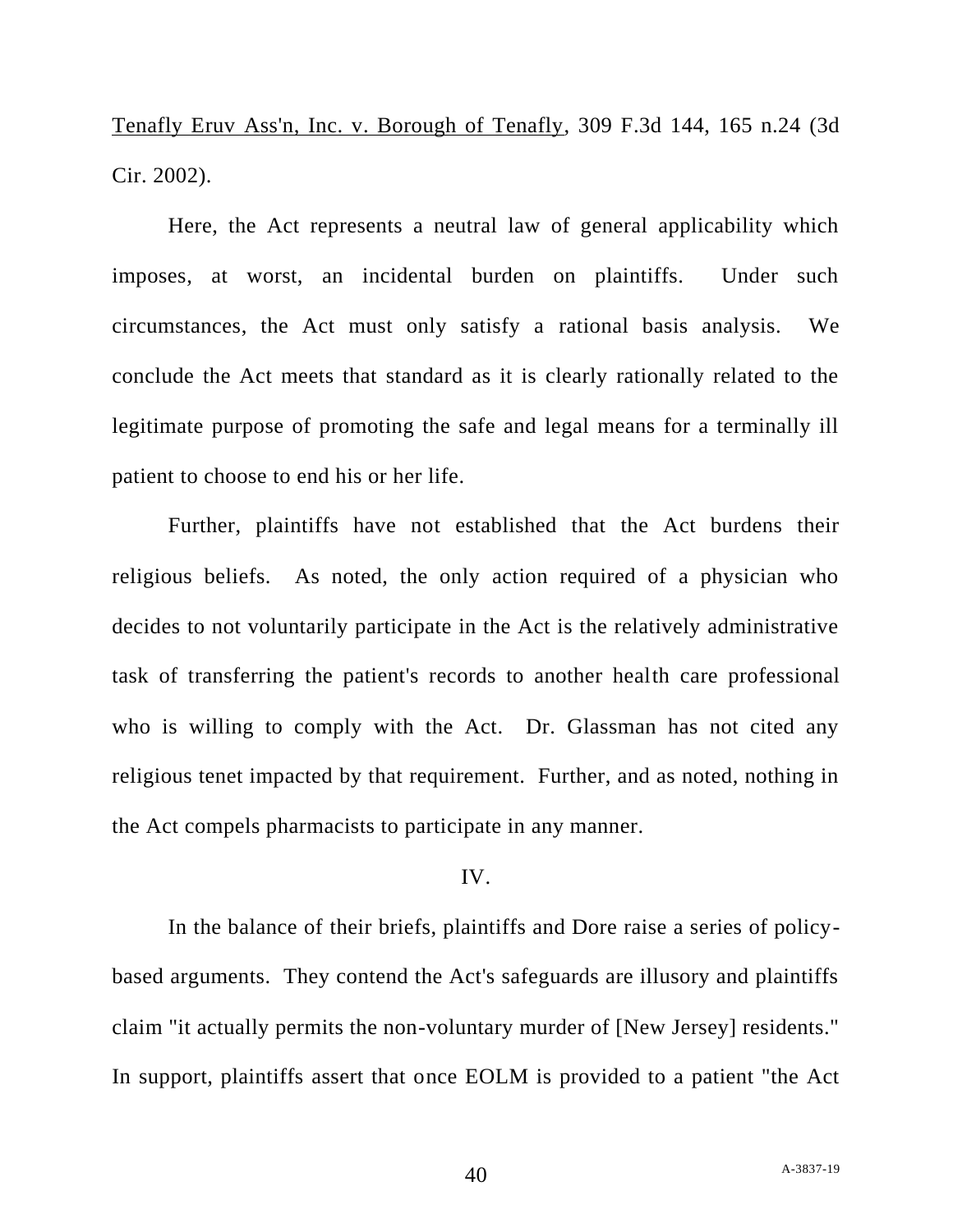affords no oversight as to how it is administered" and "anyone can administer it to anyone, even by coercion," which they claim allows for elder abuse by opportunistic individuals.

Plaintiffs and Dore argue further that the Act's requirement that "the attending physician shall ensure that all appropriate steps are carried out" before prescribing EOLM leaves patients "subject to whatever safeguards the attending physician personally feels are appropriate." Plaintiffs also claim the Act allows for the "'white-coating' of murder/suicide," by allowing physicians to declare a patient terminally-ill and "assist in the suicide of the victim." Dore argues that N.J.S.A. 26:16-18, which criminalizes coercing a patient to request EOLM, is "too vague to be enforced."

Plaintiffs and Dore also contend that the Act permits euthanasia. Plaintiffs maintain the Act serves the "long sought objective of the euthanasia and eugenics movement in America" to "eliminat[e] . . . the unproductive, ill[,] and elderly" in much the same fashion used by Adolf Hitler in Nazi Germany. Dore further advances the argument that the Act permits euthanasia by asserting it does not require self-administration of EOLM and that the Americans with Disabilities Act, 42 U.S.C. §§ 12101 to 12213, could require health care providers to administer it under certain circumstances.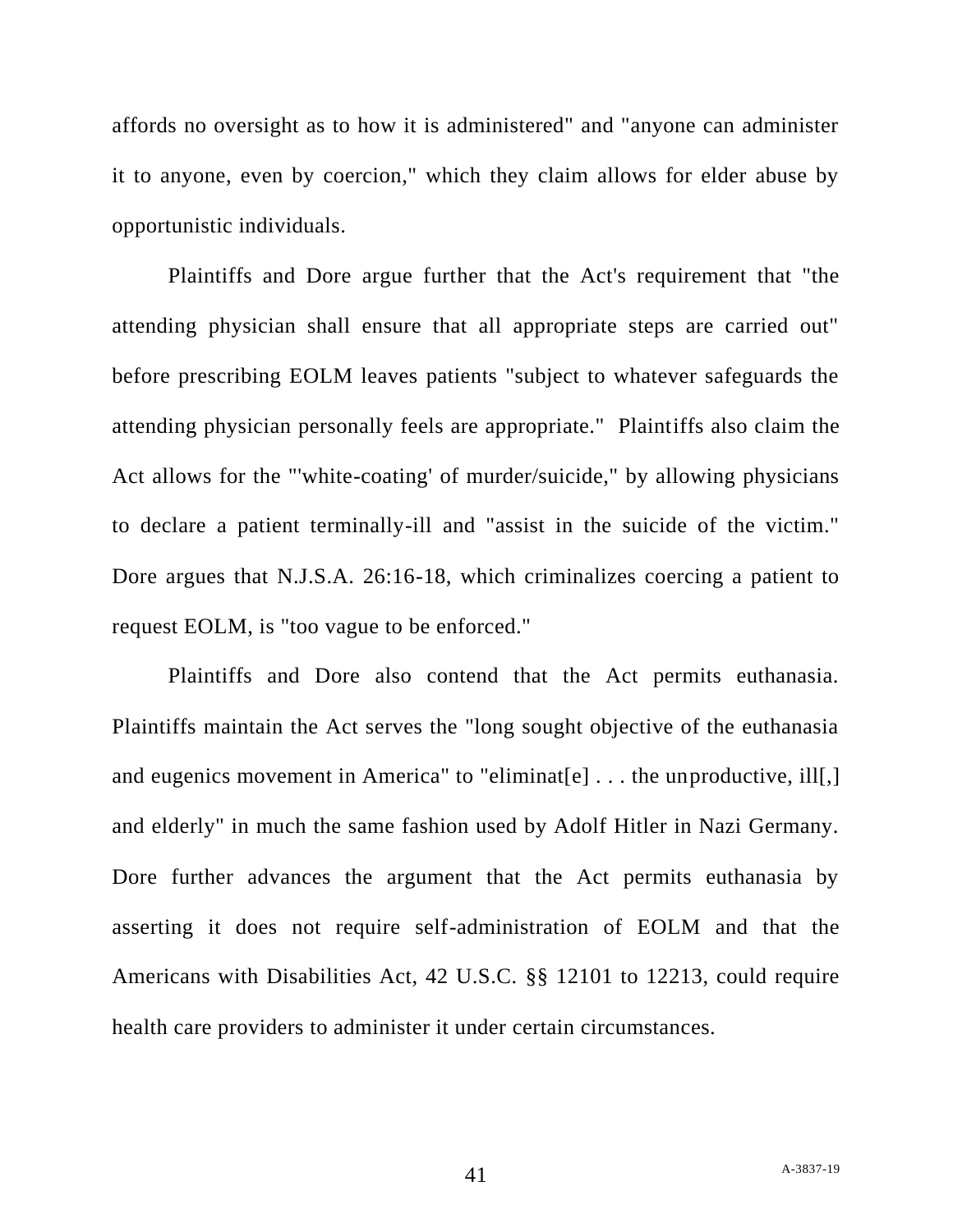Plaintiffs also maintain that the Department of Health's recommendation that the death certificates of patients who ingest EOLM indicate a natural manner of death "makes it nearly impossible for a medical examiner or law enforcement to investigate" the circumstances surrounding a patient's death. Dore claims the handling of patients' death certificates "legally enable[s]" "[d]octors and other persons . . . to kill under mandatory legal cover" and would allow one who killed a terminally ill patient to inherit, contrary to the Slayer Statute, N.J.S.A. 3B:7-1.1. Finally, Dore asserts the Act prohibits legal guardians from protecting their wards from ingesting EOLM, and would subject those who do to civil or criminal penalties. We find plaintiffs' and Dore's arguments to be without legal merit.

Statutes are generally presumed valid. State v. Trump Hotels & Casino Resorts, Inc., 160 N.J. 505, 526 (1999). The Legislature, and not the court, is the proper place for policy arguments given that courts are not charged with passing judgment "on the wisdom of the legislative enactment, but only on its meaning." Cnty. of Bergen Emp. Benefit Plan v. Horizon Blue Cross Blue Shield of N.J., 412 N.J. Super. 126, 138-39 (App. Div. 2010). "[I]mprovident decisions will eventually be rectified by the democratic process" and "judicial intervention is generally unwarranted no matter how unwisely we may think a political branch has acted." Vance v. Bradley, 440 U.S. 93, 96-97 (1979).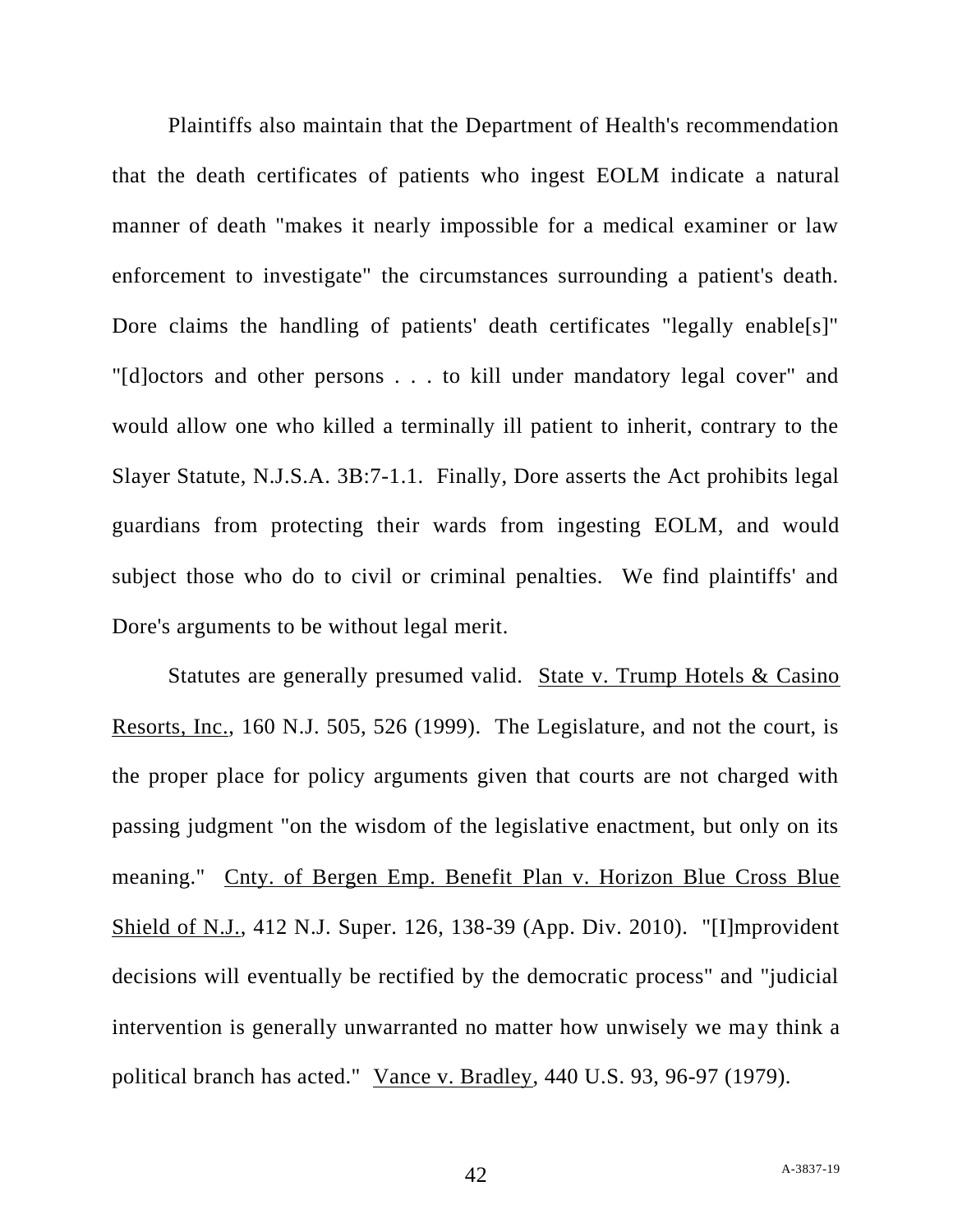We conclude that none of plaintiffs' and Dore's policy-based contentions provided a legal basis sufficient to overcome defendant's motion to dismiss or to invalidate the Act. Such arguments are properly directed to the political branches of our government, rather than the courts.

We also disagree with the merits of plaintiffs' and Dore's claims. As noted, the Act contains multiple safeguards to ensure that EOLM is provided only to patients who voluntarily choose to participate in the Act. Further, interfering with the lawful operation of the Act would constitute a serious criminal offense. Indeed, as noted, the Act provides that altering or forging a request for EOLM or concealing or destroying a rescission of such a request constitutes a second-degree crime. N.J.S.A. 26:16-18(a). It also provides that coercing or exerting undue influence over a patient to request EOLM or destroy a request for EOLM constitutes a third-degree crime. N.J.S.A. 26:16- 18(b). Further, the Act specifies that it does not preclude the imposition of additional penalties under our Code of Criminal Justice nor civil liability resulting from "negligence or intentional misconduct." N.J.S.A. 26:16-18(d), (e).

We also reject plaintiffs' reference and analogy to the inhumane acts of Hitler and Nazi Germany as improper and insensitive. It is not worthy of being addressed at any level.